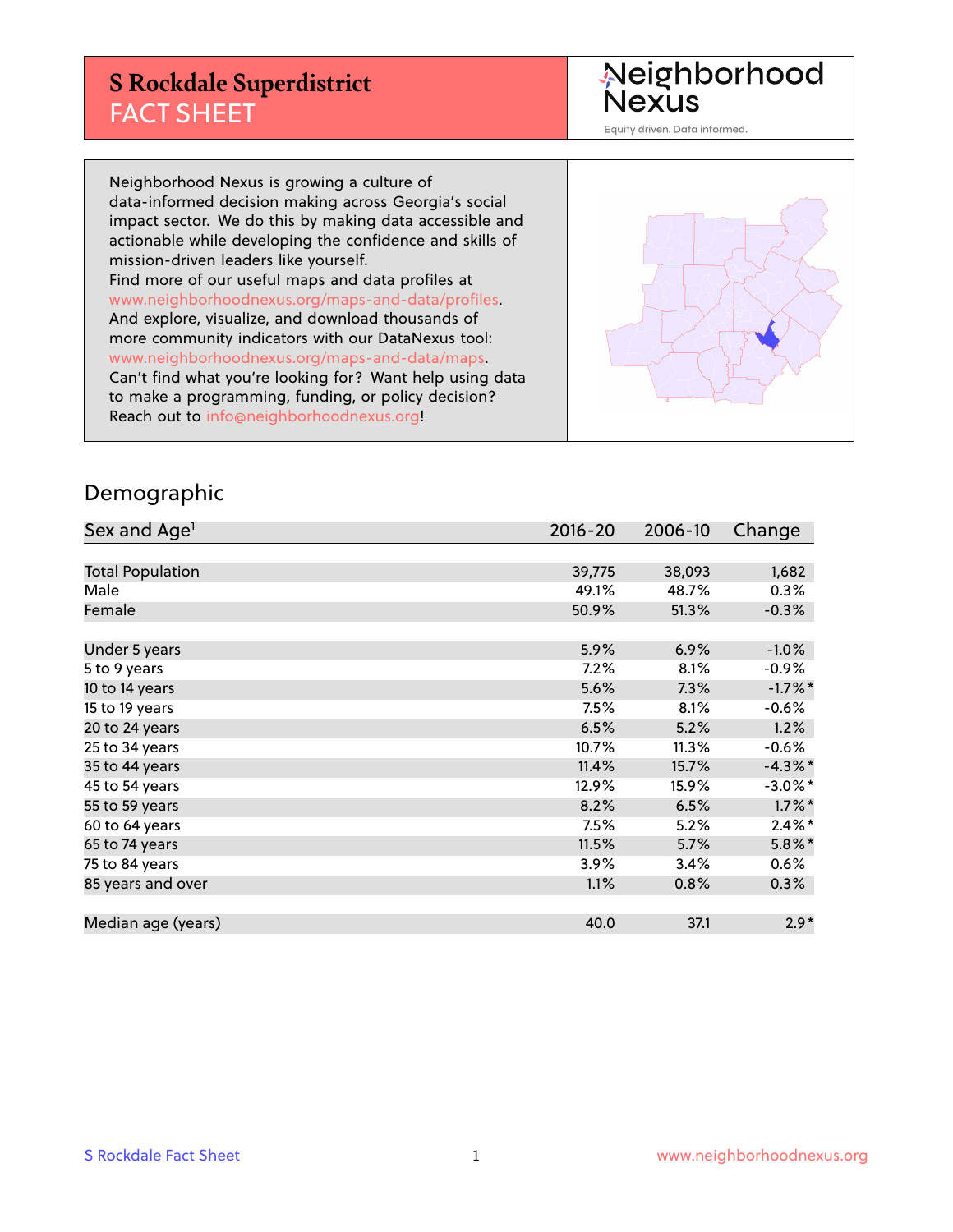# Demographic, continued...

| Race <sup>2</sup>                                            | $2016 - 20$ | 2006-10 | Change      |
|--------------------------------------------------------------|-------------|---------|-------------|
| <b>Total population</b>                                      | 39,775      | 38,093  | 1,682       |
| One race                                                     | 94.1%       | 98.5%   | $-4.4\%$ *  |
| White                                                        | 39.3%       | 55.0%   | $-15.7\%$ * |
| <b>Black or African American</b>                             | 50.2%       | 36.9%   | 13.3%*      |
| American Indian and Alaska Native                            | 0.2%        | 0.2%    | $-0.0%$     |
| Asian                                                        | 2.2%        | 2.2%    | 0.0%        |
| Native Hawaiian and Other Pacific Islander                   | 0.0%        | 0.1%    | $-0.1%$     |
| Some other race                                              | 2.2%        | 4.1%    | $-1.8%$     |
| Two or more races                                            | 5.9%        | 1.5%    | $4.4\%$ *   |
| Race alone or in combination with other race(s) <sup>3</sup> | $2016 - 20$ | 2006-10 | Change      |
|                                                              |             |         |             |
| Total population                                             | 39,775      | 38,093  | 1,682       |
| White                                                        | 44.4%       | 56.2%   | $-11.8\%$ * |
| <b>Black or African American</b>                             | 52.4%       | 37.9%   | 14.5%*      |
| American Indian and Alaska Native                            | 1.1%        | 0.9%    | 0.2%        |
| Asian                                                        | 2.5%        | 2.3%    | 0.2%        |
| Native Hawaiian and Other Pacific Islander                   | 0.0%        | 0.2%    | $-0.2%$     |
| Some other race                                              | 5.8%        | 4.3%    | 1.5%        |
|                                                              |             |         |             |
| Hispanic or Latino and Race <sup>4</sup>                     | $2016 - 20$ | 2006-10 | Change      |
| <b>Total population</b>                                      | 39,775      | 38,093  | 1,682       |
| Hispanic or Latino (of any race)                             | 12.4%       | 9.7%    | $2.7\%$ *   |
| Not Hispanic or Latino                                       | 87.6%       | 90.3%   | $-2.7\%$ *  |
| White alone                                                  | 33.1%       | 50.0%   | $-16.9%$ *  |
| Black or African American alone                              | 49.5%       | 36.7%   | 12.7%*      |
| American Indian and Alaska Native alone                      | 0.2%        | 0.0%    | 0.1%        |
| Asian alone                                                  | 2.2%        | 2.2%    | 0.0%        |
| Native Hawaiian and Other Pacific Islander alone             | 0.0%        | 0.1%    | $-0.1%$     |
| Some other race alone                                        | 0.3%        | 0.1%    | 0.2%        |
| Two or more races                                            | 2.4%        | 1.1%    | $1.3\%$ *   |
| U.S. Citizenship Status <sup>5</sup>                         | $2016 - 20$ | 2006-10 | Change      |
|                                                              |             |         |             |
| Foreign-born population                                      | 3,890       | 4,279   | $-389$      |
| Naturalized U.S. citizen                                     | 55.2%       | 44.9%   | 10.3%*      |
| Not a U.S. citizen                                           | 44.8%       | 55.1%   | $-10.3%$    |
|                                                              |             |         |             |
| Citizen, Voting Age Population <sup>6</sup>                  | $2016 - 20$ | 2006-10 | Change      |
| Citizen, 18 and over population                              | 28,684      | 25,647  | $3,037*$    |
| Male                                                         | 49.2%       | 47.0%   | 2.2%        |
| Female                                                       | 50.8%       | 53.0%   | $-2.2%$     |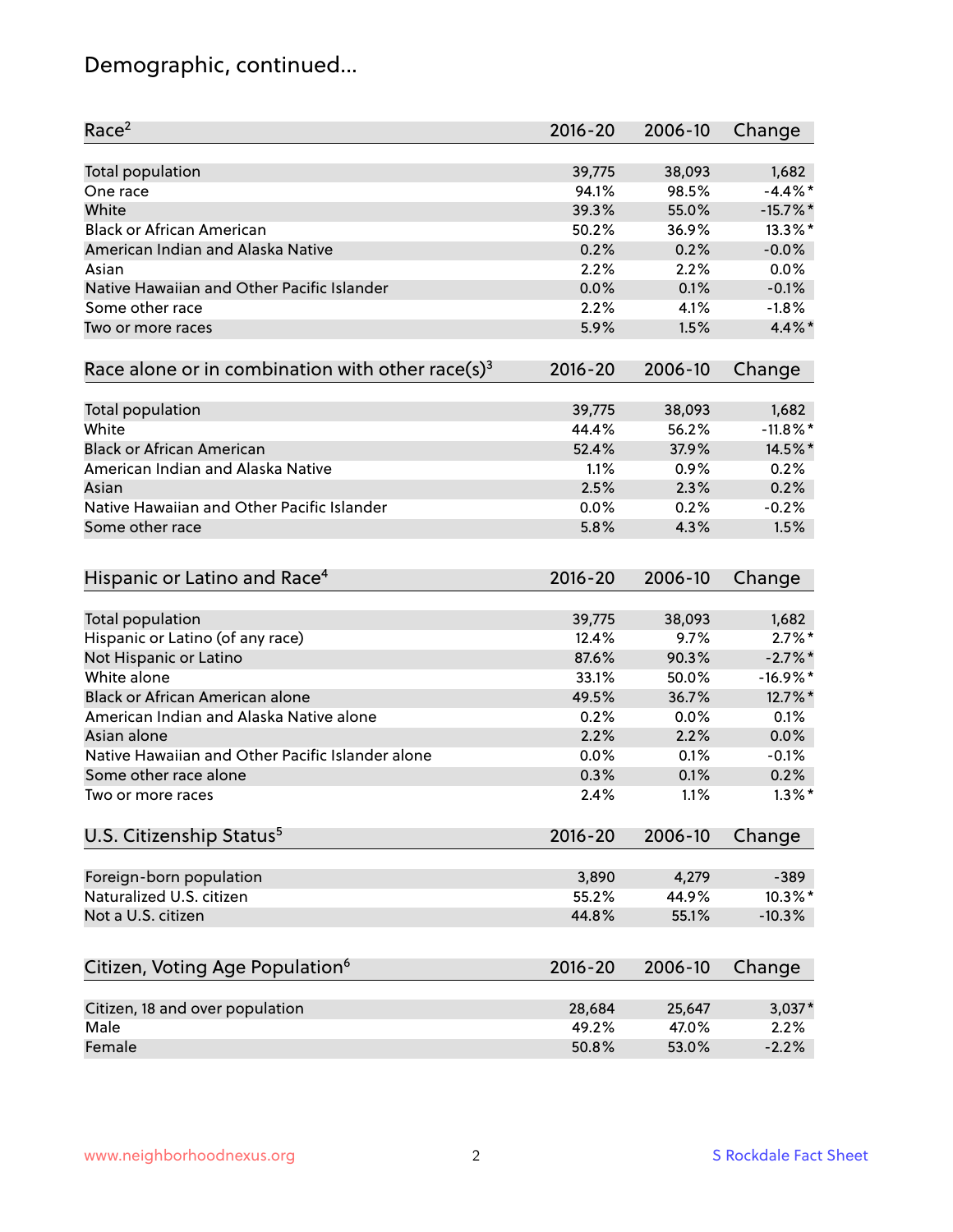#### Economic

| Income <sup>7</sup>                                 | $2016 - 20$ | 2006-10 | Change     |
|-----------------------------------------------------|-------------|---------|------------|
|                                                     |             |         |            |
| All households                                      | 13,217      | 12,581  | 636*       |
| Less than \$10,000                                  | 4.3%        | 3.0%    | 1.3%       |
| \$10,000 to \$14,999                                | 3.2%        | 2.5%    | 0.8%       |
| \$15,000 to \$24,999                                | 6.3%        | 9.3%    | $-3.0\%$ * |
| \$25,000 to \$34,999                                | 6.9%        | 9.9%    | $-3.0\%$ * |
| \$35,000 to \$49,999                                | 11.9%       | 13.7%   | $-1.8%$    |
| \$50,000 to \$74,999                                | 19.8%       | 21.5%   | $-1.7%$    |
| \$75,000 to \$99,999                                | 14.2%       | 16.2%   | $-2.0%$    |
| \$100,000 to \$149,999                              | 22.6%       | 17.3%   | $5.2\%$ *  |
| \$150,000 to \$199,999                              | 5.8%        | 4.4%    | 1.4%       |
| \$200,000 or more                                   | 5.0%        | 2.2%    | $2.7\%$ *  |
| Median household income (dollars)                   | 71,732      | 63,473  | 8,259*     |
| Mean household income (dollars)                     | 86,112      | 72,767  | 13,345*    |
| With earnings                                       | 78.7%       | 86.5%   | $-7.8%$ *  |
| Mean earnings (dollars)                             | 76,503      | 69,186  | $7,317*$   |
| <b>With Social Security</b>                         | 37.5%       | 24.2%   | 13.3%*     |
| Mean Social Security income (dollars)               | 22,052      | 16,264  | 5,788*     |
| With retirement income                              | 29.7%       | 18.8%   | 10.9%*     |
| Mean retirement income (dollars)                    | 38,198      | 25,146  | 13,051*    |
| With Supplemental Security Income                   | 3.7%        | $1.7\%$ | $2.0\%$ *  |
| Mean Supplemental Security Income (dollars)         | 10,061      | 9,640   | 421        |
| With cash public assistance income                  | 2.1%        | 0.7%    | 1.4%       |
| Mean cash public assistance income (dollars)        | 1,889       | 5,687   | $-3,798$   |
| With Food Stamp/SNAP benefits in the past 12 months | 8.1%        | 7.8%    | 0.3%       |
|                                                     |             |         |            |
| Families                                            | 10,325      | 9,876   | 449        |
| Less than \$10,000                                  | 3.6%        | 1.9%    | 1.7%       |
| \$10,000 to \$14,999                                | 2.1%        | 1.7%    | 0.4%       |
| \$15,000 to \$24,999                                | 4.3%        | 7.9%    | $-3.6\%$ * |
| \$25,000 to \$34,999                                | 7.6%        | 8.2%    | $-0.6%$    |
| \$35,000 to \$49,999                                | 11.2%       | 13.1%   | $-1.9%$    |
| \$50,000 to \$74,999                                | 19.4%       | 21.9%   | $-2.5%$    |
| \$75,000 to \$99,999                                | 14.2%       | 17.5%   | $-3.4%$    |
| \$100,000 to \$149,999                              | 24.8%       | 20.4%   | 4.4%*      |
| \$150,000 to \$199,999                              | 7.0%        | 4.9%    | 2.2%       |
| \$200,000 or more                                   | 5.8%        | 2.6%    | $3.2\%$ *  |
| Median family income (dollars)                      | 78,202      | 69,849  | 8,353*     |
| Mean family income (dollars)                        | 91,718      | 78,746  | 12,972*    |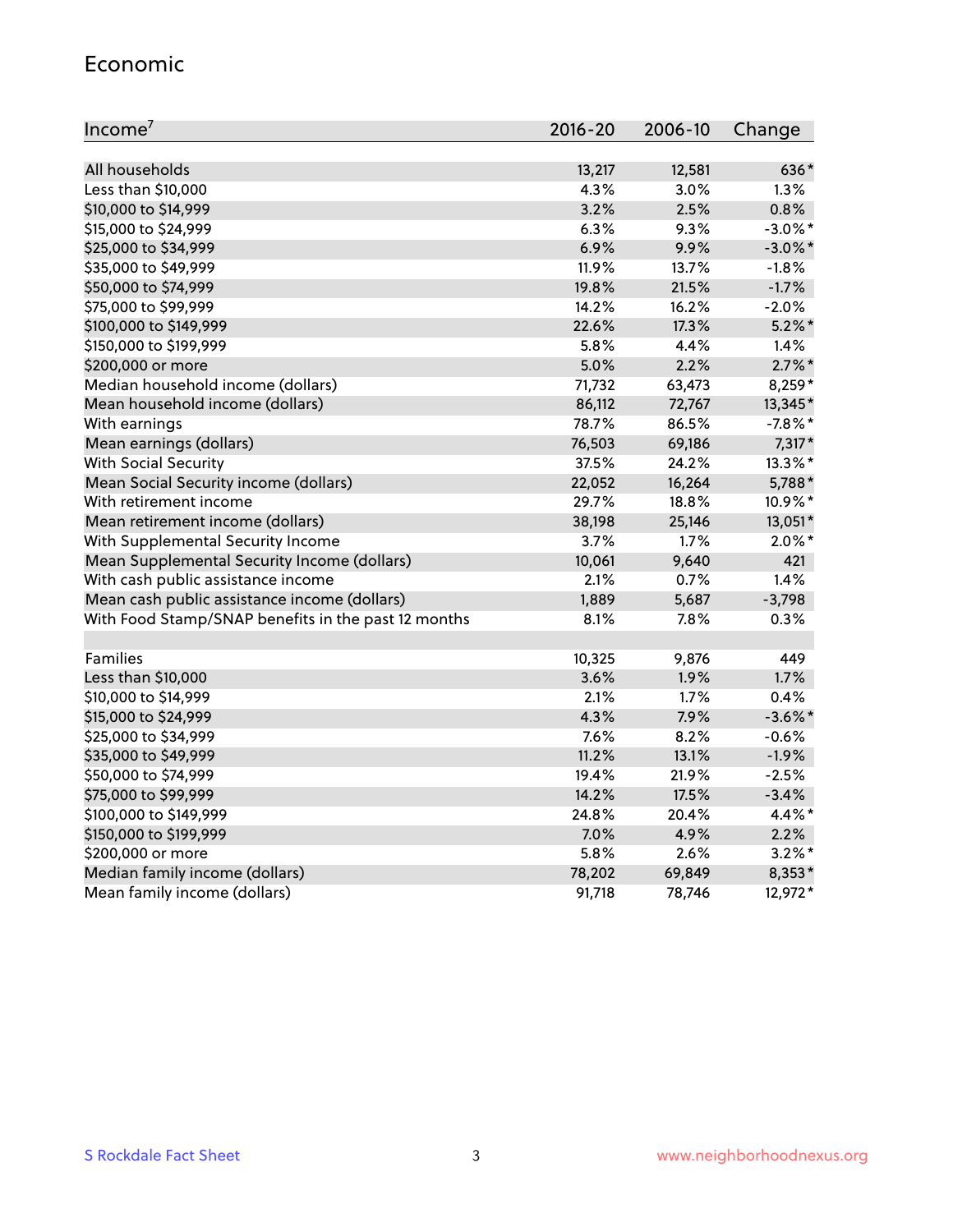#### Economic, continued...

| Income, continued <sup>8</sup>                                        | $2016 - 20$   | 2006-10      | Change           |
|-----------------------------------------------------------------------|---------------|--------------|------------------|
|                                                                       |               |              |                  |
| Nonfamily households                                                  | 2,892         | 2,705        | 187              |
| Median nonfamily income (dollars)                                     | 40,951        | 38,109       | 2,843            |
| Mean nonfamily income (dollars)                                       | 58,510        | 46,469       | 12,042*          |
| Median earnings for workers (dollars)                                 | 34,038        | 32,031       | $2,007*$         |
| Median earnings for male full-time, year-round workers                | 45,254        | 47,358       | $-2,104$         |
| (dollars)                                                             |               |              |                  |
| Median earnings for female full-time, year-round workers<br>(dollars) | 40,947        | 39,045       | 1,902            |
| Per capita income (dollars)                                           | 30,810        | 25,074       | 5,736*           |
|                                                                       |               |              |                  |
| Families and People Below Poverty Level <sup>9</sup>                  | $2016 - 20$   | 2006-10      | Change           |
| <b>All families</b>                                                   | 9.1%          | 5.7%         | $3.4\%$ *        |
|                                                                       | 13.5%         | 8.6%         | 4.9%             |
| With related children under 18 years                                  | 3.7%          | 6.0%         | $-2.3%$          |
| With related children under 5 years only                              | 4.5%          |              |                  |
| Married couple families                                               |               | 4.0%         | 0.5%<br>2.5%     |
| With related children under 18 years                                  | 8.4%          | 5.9%         |                  |
| With related children under 5 years only                              | 0.0%<br>21.2% | 3.3%<br>9.6% | $-3.3%$<br>11.6% |
| Families with female householder, no husband present                  |               |              |                  |
| With related children under 18 years                                  | 24.0%         | 13.4%        | 10.6%            |
| With related children under 5 years only                              | 6.4%          | 20.7%        | $-14.2%$         |
| All people                                                            | 11.3%         | 8.9%         | 2.4%             |
| Under 18 years                                                        | 17.3%         | 14.5%        | 2.7%             |
| Related children under 18 years                                       | 17.3%         | 13.9%        | 3.3%             |
| Related children under 5 years                                        | 22.9%         | 19.7%        | 3.3%             |
| Related children 5 to 17 years                                        | 15.4%         | 12.0%        | 3.4%             |
| 18 years and over                                                     | 9.4%          | 6.8%         | 2.7%             |
| 18 to 64 years                                                        | 10.9%         | 7.1%         | 3.8%             |
| 65 years and over                                                     | 4.3%          | 4.7%         | $-0.4%$          |
| People in families                                                    | 10.0%         | 7.9%         | 2.2%             |
| Unrelated individuals 15 years and over                               | 21.4%         | 17.3%        | 4.1%             |
|                                                                       |               |              |                  |
| Non-Hispanic white people                                             | 7.9%          | 5.3%         | $2.6\%$ *        |
| Black or African-American people                                      | 9.7%          | 8.4%         | 1.4%             |
| Asian people                                                          | 0.9%          | 0.0%         | 0.9%             |
| Hispanic or Latino people                                             | 24.7%         | 33.1%        | $-8.4%$          |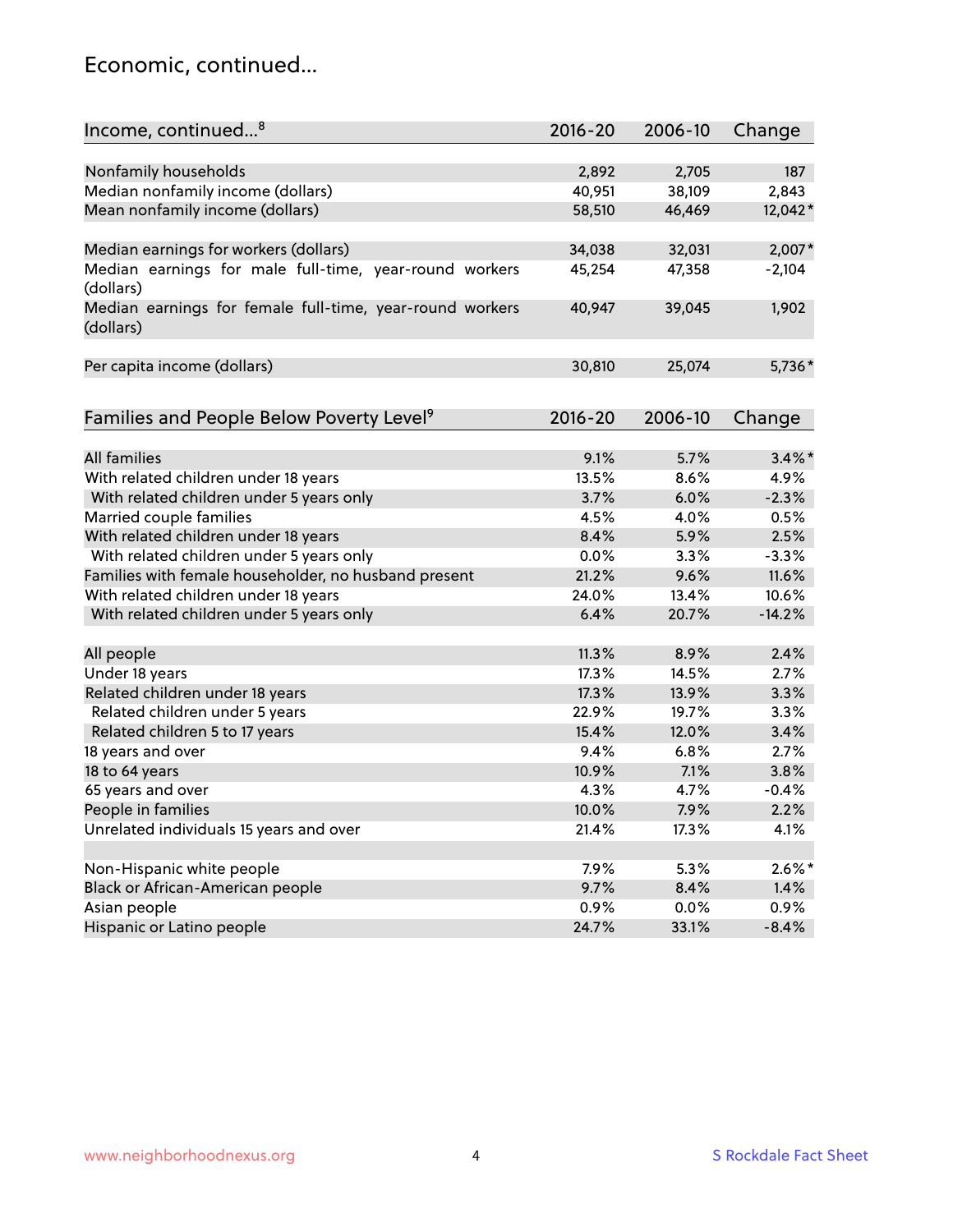## Employment

| Employment Status <sup>10</sup>                               | $2016 - 20$ | 2006-10 | Change     |
|---------------------------------------------------------------|-------------|---------|------------|
|                                                               |             |         |            |
| Population 16 years and over                                  | 31,641      | 28,930  | $2,711*$   |
| In labor force                                                | 61.1%       | 68.5%   | $-7.4\%$ * |
| Civilian labor force                                          | 61.1%       | 68.4%   | $-7.3\%$ * |
| Employed                                                      | 58.1%       | 60.3%   | $-2.1%$    |
| Unemployed                                                    | 3.0%        | 8.1%    | $-5.2%$    |
| <b>Armed Forces</b>                                           | 0.0%        | 0.1%    | $-0.1%$    |
| Not in labor force                                            | 38.9%       | 31.5%   | $7.4\%$ *  |
| Civilian labor force                                          | 19,336      | 19,791  | $-455$     |
|                                                               |             |         |            |
| <b>Unemployment Rate</b>                                      | 4.9%        | 11.9%   | $-7.0%$    |
| Females 16 years and over                                     | 16,345      | 15,053  | $1,292*$   |
| In labor force                                                | 56.5%       | 64.2%   | $-7.7%$ *  |
| Civilian labor force                                          | 56.5%       | 64.1%   | $-7.6\%$ * |
| Employed                                                      | 54.1%       | 56.1%   | $-2.1%$    |
|                                                               |             |         |            |
| Own children of the householder under 6 years                 | 2,289       | 3,041   | $-752*$    |
| All parents in family in labor force                          | 71.7%       | 65.8%   | 5.9%       |
|                                                               |             |         |            |
| Own children of the householder 6 to 17 years                 | 5,803       | 7,105   | $-1,302*$  |
| All parents in family in labor force                          | 75.9%       | 72.8%   | 3.1%       |
|                                                               |             |         |            |
| Industry <sup>11</sup>                                        | $2016 - 20$ | 2006-10 | Change     |
|                                                               |             |         |            |
| Civilian employed population 16 years and over                | 18,396      | 17,436  | 960        |
| Agriculture, forestry, fishing and hunting, and mining        | 0.4%        | 0.5%    | $-0.1%$    |
| Construction                                                  | 10.0%       | 10.4%   | $-0.3%$    |
| Manufacturing                                                 | 11.6%       | 10.2%   | 1.3%       |
| Wholesale trade                                               | 2.1%        | 3.2%    | $-1.1%$    |
| Retail trade                                                  | 9.4%        | 9.5%    | $-0.0%$    |
| Transportation and warehousing, and utilities                 | 7.7%        | 7.8%    | $-0.1%$    |
| Information                                                   | 2.6%        | 4.6%    | $-2.0\%$ * |
| Finance and insurance, and real estate and rental and leasing | 5.5%        | 6.1%    | $-0.7%$    |
| Professional, scientific, and management, and administrative  | 10.7%       | 10.5%   | 0.1%       |
| and waste management services                                 |             |         |            |
| Educational services, and health care and social assistance   | 20.2%       | 22.0%   | $-1.9%$    |
| Arts, entertainment, and recreation, and accommodation and    | 7.2%        | 6.1%    | 1.2%       |
| food services                                                 |             |         |            |
| Other services, except public administration                  | 5.8%        | 3.9%    | $1.8\%$ *  |
| Public administration                                         | 6.8%        | 5.1%    | $1.6\%$ *  |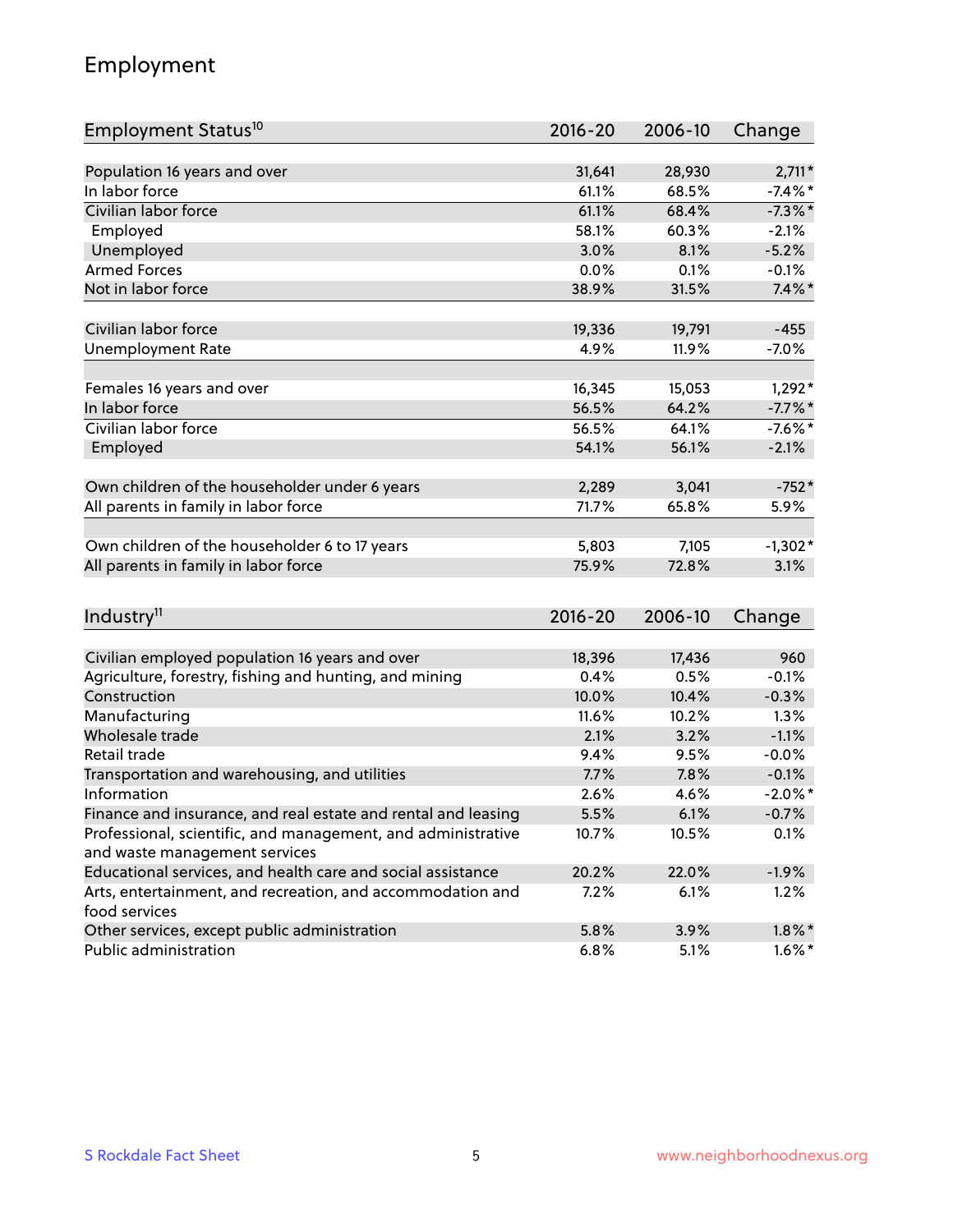# Employment, continued...

| Civilian employed population 16 years and over<br>18,396<br>17,436<br>Management, business, science, and arts occupations<br>37.0%<br>33.6%<br>15.8%<br>Service occupations<br>12.9%<br>Sales and office occupations<br>$-5.4\%$ *<br>21.2%<br>26.7%<br>11.2%<br>12.1%<br>$-0.8%$<br>Natural<br>and<br>resources,<br>construction,<br>maintenance<br>occupations<br>Production, transportation, and material moving occupations<br>18.1%<br>11.4% |  | 960        |
|---------------------------------------------------------------------------------------------------------------------------------------------------------------------------------------------------------------------------------------------------------------------------------------------------------------------------------------------------------------------------------------------------------------------------------------------------|--|------------|
|                                                                                                                                                                                                                                                                                                                                                                                                                                                   |  |            |
|                                                                                                                                                                                                                                                                                                                                                                                                                                                   |  | $-3.4\%$ * |
|                                                                                                                                                                                                                                                                                                                                                                                                                                                   |  | $2.9\%$ *  |
|                                                                                                                                                                                                                                                                                                                                                                                                                                                   |  |            |
|                                                                                                                                                                                                                                                                                                                                                                                                                                                   |  |            |
|                                                                                                                                                                                                                                                                                                                                                                                                                                                   |  |            |
|                                                                                                                                                                                                                                                                                                                                                                                                                                                   |  | $6.7%$ *   |
| Class of Worker <sup>13</sup><br>$2016 - 20$<br>2006-10                                                                                                                                                                                                                                                                                                                                                                                           |  | Change     |
| 18,396<br>17,436                                                                                                                                                                                                                                                                                                                                                                                                                                  |  | 960        |
| Civilian employed population 16 years and over                                                                                                                                                                                                                                                                                                                                                                                                    |  |            |
| Private wage and salary workers<br>77.9%<br>75.8%                                                                                                                                                                                                                                                                                                                                                                                                 |  | 2.1%       |
| 16.8%<br>Government workers<br>17.0%                                                                                                                                                                                                                                                                                                                                                                                                              |  | $-0.3%$    |
| Self-employed in own not incorporated business workers<br>5.3%<br>7.0%                                                                                                                                                                                                                                                                                                                                                                            |  | $-1.7%$    |
| Unpaid family workers<br>0.0%<br>0.1%                                                                                                                                                                                                                                                                                                                                                                                                             |  | $-0.1%$    |
| Job Flows <sup>14</sup><br>2019<br>2010                                                                                                                                                                                                                                                                                                                                                                                                           |  | Change     |
|                                                                                                                                                                                                                                                                                                                                                                                                                                                   |  |            |
| 5,039<br>Total Jobs in district<br>4,029                                                                                                                                                                                                                                                                                                                                                                                                          |  | 1,010      |
| Held by residents of district<br>12.4%<br>17.1%                                                                                                                                                                                                                                                                                                                                                                                                   |  | $-4.7%$    |
| Held by non-residents of district<br>87.6%<br>82.9%                                                                                                                                                                                                                                                                                                                                                                                               |  | 4.7%       |
| Jobs by Industry Sector <sup>15</sup><br>2019<br>2010                                                                                                                                                                                                                                                                                                                                                                                             |  | Change     |
|                                                                                                                                                                                                                                                                                                                                                                                                                                                   |  |            |
| 5,039<br>Total Jobs in district<br>4,029                                                                                                                                                                                                                                                                                                                                                                                                          |  | 1,010      |
| Goods Producing sectors<br>18.2%<br>20.0%                                                                                                                                                                                                                                                                                                                                                                                                         |  | $-1.8%$    |
| Trade, Transportation, and Utilities sectors<br>22.9%<br>16.6%                                                                                                                                                                                                                                                                                                                                                                                    |  | 6.3%       |
| All Other Services sectors<br>58.9%<br>63.4%                                                                                                                                                                                                                                                                                                                                                                                                      |  | $-4.5%$    |
| Total Jobs in district held by district residents<br>626<br>688                                                                                                                                                                                                                                                                                                                                                                                   |  | $-62$      |
| <b>Goods Producing sectors</b><br>18.7%<br>21.1%                                                                                                                                                                                                                                                                                                                                                                                                  |  | $-2.4%$    |
| Trade, Transportation, and Utilities sectors<br>15.5%<br>11.5%                                                                                                                                                                                                                                                                                                                                                                                    |  | 4.0%       |
| All Other Services sectors<br>65.8%<br>67.4%                                                                                                                                                                                                                                                                                                                                                                                                      |  | $-1.6%$    |
|                                                                                                                                                                                                                                                                                                                                                                                                                                                   |  |            |
| Jobs by Earnings <sup>16</sup><br>2019<br>2010                                                                                                                                                                                                                                                                                                                                                                                                    |  | Change     |
|                                                                                                                                                                                                                                                                                                                                                                                                                                                   |  |            |
| Total Jobs in district<br>5,039<br>4,029                                                                                                                                                                                                                                                                                                                                                                                                          |  | 1,010      |
| Jobs with earnings \$1250/month or less<br>30.1%<br>32.3%                                                                                                                                                                                                                                                                                                                                                                                         |  | $-2.3%$    |
| Jobs with earnings \$1251/month to \$3333/month<br>31.9%<br>39.6%                                                                                                                                                                                                                                                                                                                                                                                 |  | $-7.7%$    |
| Jobs with earnings greater than \$3333/month<br>38.0%<br>28.0%                                                                                                                                                                                                                                                                                                                                                                                    |  | 10.0%      |
| Total Jobs in district held by district residents<br>626<br>688                                                                                                                                                                                                                                                                                                                                                                                   |  | $-62$      |
| Jobs with earnings \$1250/month or less<br>25.6%<br>34.2%                                                                                                                                                                                                                                                                                                                                                                                         |  | $-8.6%$    |
| Jobs with earnings \$1251/month to \$3333/month<br>38.8%<br>40.8%                                                                                                                                                                                                                                                                                                                                                                                 |  | $-2.0%$    |
| Jobs with earnings greater than \$3333/month<br>35.6%<br>25.0%                                                                                                                                                                                                                                                                                                                                                                                    |  | 10.6%      |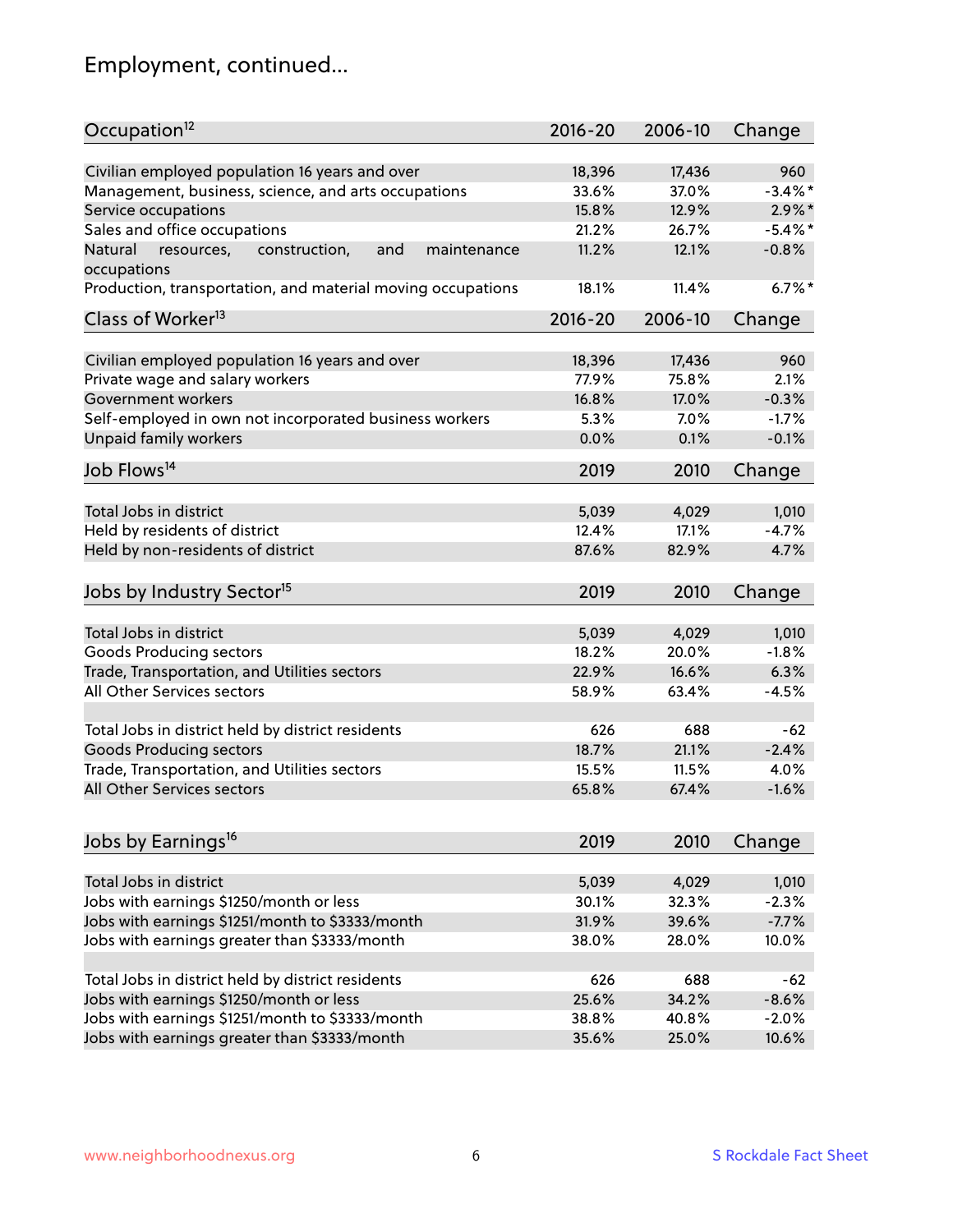# Employment, continued...

| Jobs by Age of Worker <sup>17</sup>               | 2019  | 2010  | Change  |
|---------------------------------------------------|-------|-------|---------|
|                                                   |       |       |         |
| Total Jobs in district                            | 5,039 | 4,029 | 1,010   |
| Jobs with workers age 29 or younger               | 25.1% | 24.9% | 0.1%    |
| Jobs with workers age 30 to 54                    | 51.7% | 58.0% | $-6.2%$ |
| Jobs with workers age 55 or older                 | 23.2% | 17.1% | 6.1%    |
|                                                   |       |       |         |
| Total Jobs in district held by district residents | 626   | 688   | $-62$   |
| Jobs with workers age 29 or younger               | 20.3% | 17.7% | 2.6%    |
| Jobs with workers age 30 to 54                    | 45.4% | 54.5% | $-9.1%$ |
| Jobs with workers age 55 or older                 | 34.3% | 27.8% | 6.6%    |

#### Education

| School Enrollment <sup>18</sup>                | $2016 - 20$ | 2006-10 | Change     |
|------------------------------------------------|-------------|---------|------------|
|                                                |             |         |            |
| Population 3 years and over enrolled in school | 10,107      | 11,454  | $-1,347*$  |
| Nursery school, preschool                      | 6.8%        | 6.8%    | $0.0\%$    |
| Kindergarten                                   | 3.6%        | 5.2%    | $-1.7\%$   |
| Elementary school (grades 1-8)                 | 41.4%       | 39.5%   | $1.9\%$    |
| High school (grades 9-12)                      | 28.6%       | 23.7%   | $4.9\%$ *  |
| College or graduate school                     | 19.6%       | 24.9%   | $-5.2%$ *  |
| Educational Attainment <sup>19</sup>           | $2016 - 20$ | 2006-10 | Change     |
|                                                |             |         |            |
| Population 25 years and over                   | 26,786      | 24,546  | $2,240*$   |
| Less than 9th grade                            | $3.9\%$     | 4.6%    | $-0.6%$    |
| 9th to 12th grade, no diploma                  | 5.4%        | 8.2%    | $-2.8\%$ * |
| High school graduate (includes equivalency)    | 31.8%       | 28.6%   | $3.2\%$ *  |
| Some college, no degree                        | 23.6%       | 23.7%   | $-0.2%$    |
| Associate's degree                             | 9.1%        | 9.2%    | $-0.1%$    |
| Bachelor's degree                              | 16.5%       | 16.9%   | $-0.5%$    |
| Graduate or professional degree                | 9.7%        | 8.7%    | $1.0\%$    |
|                                                |             |         |            |
| Percent high school graduate or higher         | 90.6%       | 87.2%   | 3.5%       |
| Percent bachelor's degree or higher            | 26.2%       | 25.6%   | 0.5%       |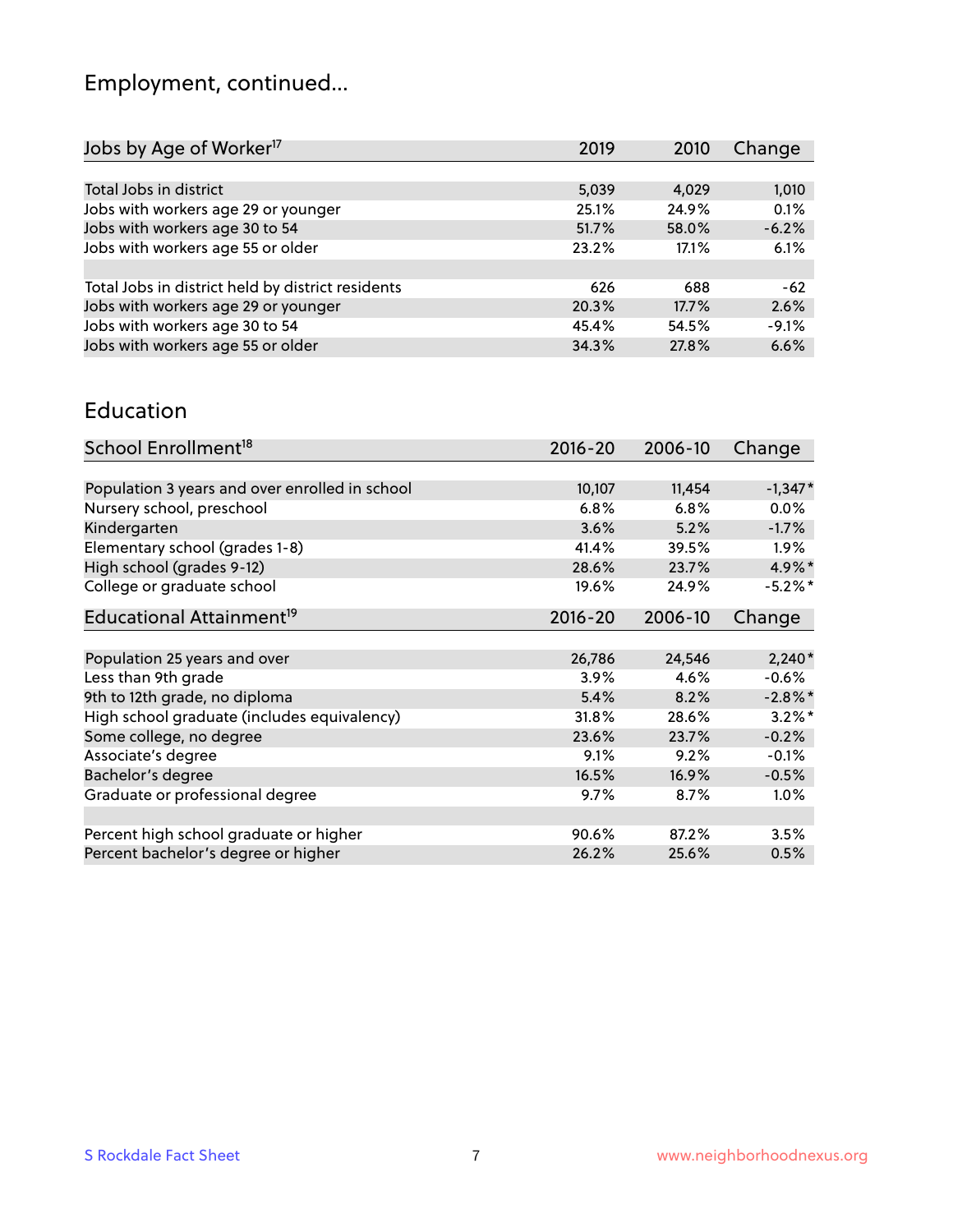## Housing

| Households by Type <sup>20</sup>                     | 2016-20      | 2006-10      | Change          |
|------------------------------------------------------|--------------|--------------|-----------------|
|                                                      |              |              |                 |
| Total households                                     | 13,217       | 12,581       | 636*            |
| Family households (families)                         | 78.1%        | 78.5%        | $-0.4%$         |
| With own children under 18 years                     | 28.4%        | 37.5%        | $-9.1\%$ *      |
| Married-couple family                                | 53.2%        | 60.3%        | $-7.1\%$ *      |
| With own children of the householder under 18 years  | 16.2%        | 27.3%        | $-11.1\%$ *     |
| Male householder, no wife present, family            | 7.3%         | 4.3%         | $3.0\%$ *       |
| With own children of the householder under 18 years  | 2.5%         | 2.5%         | $-0.0%$         |
| Female householder, no husband present, family       | 17.6%        | 13.9%        | $3.7\%$ *       |
| With own children of the householder under 18 years  | 9.7%         | 7.7%         | 2.0%            |
| Nonfamily households                                 | 21.9%        | 21.5%        | 0.4%            |
| Householder living alone                             | 19.1%        | 17.8%        | 1.3%            |
| 65 years and over                                    | 8.6%         | 5.1%         | $3.5%$ *        |
|                                                      |              |              |                 |
| Households with one or more people under 18 years    | 37.1%        | 42.5%        | $-5.4\%$ *      |
| Households with one or more people 65 years and over | 34.9%        | 21.1%        | 13.8%*          |
| Average household size                               | 2.97         | 3.01         | $-0.04$         |
| Average family size                                  | 3.38         | 3.41         | $-0.02$         |
|                                                      |              |              |                 |
| Housing Occupancy <sup>21</sup>                      | $2016 - 20$  | 2006-10      | Change          |
|                                                      |              |              |                 |
| Total housing units                                  | 14,297       | 13,972       | 325             |
| Occupied housing units                               | 92.4%        | 90.0%        | 2.4%            |
| Vacant housing units                                 | 7.6%         | 10.0%        | $-2.4%$         |
| Homeowner vacancy rate                               | 3.3          | 3.5          | $-0.2$          |
| Rental vacancy rate                                  | 2.9          | 12.5         | $-9.6$          |
|                                                      |              |              |                 |
| Units in Structure <sup>22</sup>                     | 2016-20      | 2006-10      | Change          |
| Total housing units                                  | 14,297       | 13,972       | 325             |
| 1-unit, detached                                     | 91.2%        | 89.6%        | 1.6%            |
| 1-unit, attached                                     | 0.4%         | 0.2%         | 0.2%            |
| 2 units                                              | 0.0%         | 0.0%         | 0.0%            |
| 3 or 4 units                                         | 0.0%         | 0.3%         | $-0.3%$         |
| 5 to 9 units                                         | 0.2%         | 0.1%         | 0.1%            |
|                                                      |              |              |                 |
| 10 to 19 units<br>20 or more units                   | 1.0%         | 2.1%         | $-1.1%$         |
| Mobile home                                          | 0.6%<br>6.5% | 1.9%<br>5.8% | $-1.2%$<br>0.7% |
| Boat, RV, van, etc.                                  | 0.0%         | $0.0\%$      | 0.0%            |
|                                                      |              |              |                 |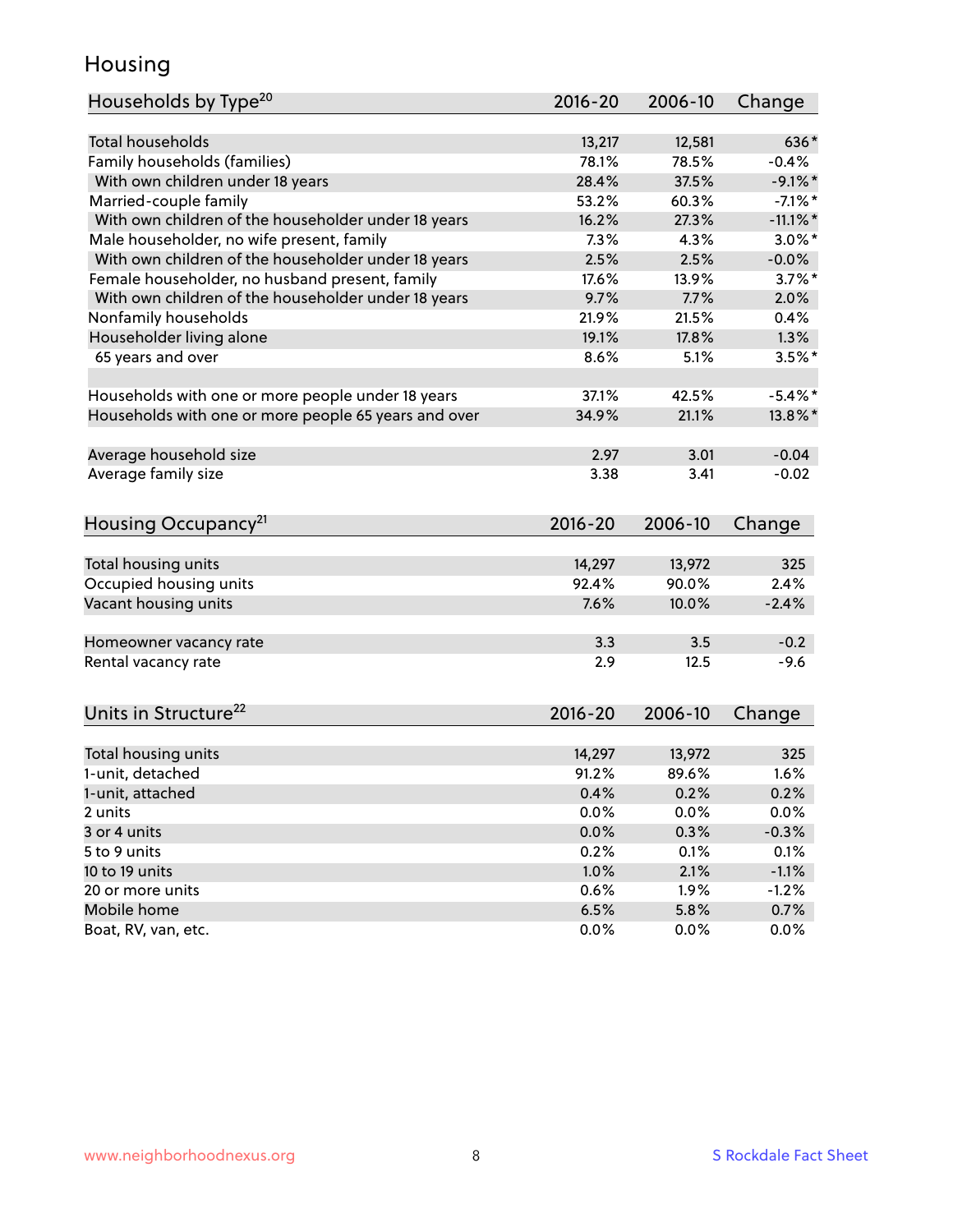## Housing, Continued...

| 14,297<br>13,972<br>Total housing units<br>325<br>Built 2014 or later<br>0.9%<br>(X)<br>(X)<br>Built 2010 to 2013<br>0.3%<br>(X)<br>(X)<br>Built 2000 to 2009<br>19.4%<br>18.2%<br>1.3%<br>25.3%<br>23.6%<br>1.7%<br>Built 1990 to 1999<br>Built 1980 to 1989<br>25.5%<br>24.8%<br>0.7%<br>Built 1970 to 1979<br>19.4%<br>22.6%<br>$-3.2\%$ *<br>Built 1960 to 1969<br>7.7%<br>6.7%<br>0.9%<br>Built 1950 to 1959<br>0.7%<br>1.6%<br>$-0.9%$<br>Built 1940 to 1949<br>0.1%<br>1.1%<br>$-1.0%$<br>0.7%<br>1.4%<br>$-0.7%$<br>Built 1939 or earlier<br>$2016 - 20$<br>2006-10<br>Change<br>Occupied housing units<br>13,217<br>12,581<br>636*<br>$-4.2%$ *<br>78.2%<br>82.3%<br>Owner-occupied<br>$4.2\%$ *<br>Renter-occupied<br>21.8%<br>17.7%<br>2.89<br>2.96<br>$-0.07$<br>3.27<br>3.24<br>0.03<br>$2016 - 20$<br>2006-10<br>Change<br>39,501<br>37,577<br>$1,924*$<br>86.0%<br>87.4%<br>$-1.4%$<br>1.7%<br>13.9%<br>12.2%<br>4.0%<br>$-0.0%$<br>4.0%<br>Same county<br>8.2%<br>9.9%<br>1.7%<br>Same state<br>7.7%<br>5.2%<br>$2.5%$ *<br>Different state<br>2.1%<br>2.9%<br>$-0.8%$<br>0.1%<br>0.4%<br>$-0.3%$<br>2016-20<br>2006-10<br>Change<br>Owner-occupied units<br>10,330<br>$-26$<br>10,356<br>Less than \$50,000<br>$-1.3%$<br>3.4%<br>4.8%<br>\$50,000 to \$99,999<br>12.4%<br>7.5%<br>4.9%<br>$-5.1\%$ *<br>\$100,000 to \$149,999<br>21.4%<br>26.5%<br>\$150,000 to \$199,999<br>21.1%<br>22.7%<br>$-1.5%$<br>\$200,000 to \$299,999<br>26.3%<br>24.1%<br>2.2%<br>13.5%<br>12.2%<br>1.2%<br>\$300,000 to \$499,999<br>\$500,000 to \$999,999<br>1.7%<br>2.0%<br>$-0.3%$<br>\$1,000,000 or more<br>0.2%<br>0.3%<br>$-0.1%$<br>Median (dollars)<br>173,239<br>172,352<br>887<br>$2016 - 20$<br>2006-10<br>Change<br>Owner-occupied units<br>10,330<br>10,356<br>$-26$<br>Housing units with a mortgage<br>$-9.4\%$ *<br>68.3%<br>77.7%<br>Housing units without a mortgage<br>$9.4\%*$<br>31.7%<br>22.3% | Year Structure Built <sup>23</sup>             | 2016-20 | 2006-10 | Change |
|-----------------------------------------------------------------------------------------------------------------------------------------------------------------------------------------------------------------------------------------------------------------------------------------------------------------------------------------------------------------------------------------------------------------------------------------------------------------------------------------------------------------------------------------------------------------------------------------------------------------------------------------------------------------------------------------------------------------------------------------------------------------------------------------------------------------------------------------------------------------------------------------------------------------------------------------------------------------------------------------------------------------------------------------------------------------------------------------------------------------------------------------------------------------------------------------------------------------------------------------------------------------------------------------------------------------------------------------------------------------------------------------------------------------------------------------------------------------------------------------------------------------------------------------------------------------------------------------------------------------------------------------------------------------------------------------------------------------------------------------------------------------------------------------------------------------------------------------------------------------------------------------------------------------------|------------------------------------------------|---------|---------|--------|
|                                                                                                                                                                                                                                                                                                                                                                                                                                                                                                                                                                                                                                                                                                                                                                                                                                                                                                                                                                                                                                                                                                                                                                                                                                                                                                                                                                                                                                                                                                                                                                                                                                                                                                                                                                                                                                                                                                                       |                                                |         |         |        |
|                                                                                                                                                                                                                                                                                                                                                                                                                                                                                                                                                                                                                                                                                                                                                                                                                                                                                                                                                                                                                                                                                                                                                                                                                                                                                                                                                                                                                                                                                                                                                                                                                                                                                                                                                                                                                                                                                                                       |                                                |         |         |        |
|                                                                                                                                                                                                                                                                                                                                                                                                                                                                                                                                                                                                                                                                                                                                                                                                                                                                                                                                                                                                                                                                                                                                                                                                                                                                                                                                                                                                                                                                                                                                                                                                                                                                                                                                                                                                                                                                                                                       |                                                |         |         |        |
|                                                                                                                                                                                                                                                                                                                                                                                                                                                                                                                                                                                                                                                                                                                                                                                                                                                                                                                                                                                                                                                                                                                                                                                                                                                                                                                                                                                                                                                                                                                                                                                                                                                                                                                                                                                                                                                                                                                       |                                                |         |         |        |
|                                                                                                                                                                                                                                                                                                                                                                                                                                                                                                                                                                                                                                                                                                                                                                                                                                                                                                                                                                                                                                                                                                                                                                                                                                                                                                                                                                                                                                                                                                                                                                                                                                                                                                                                                                                                                                                                                                                       |                                                |         |         |        |
|                                                                                                                                                                                                                                                                                                                                                                                                                                                                                                                                                                                                                                                                                                                                                                                                                                                                                                                                                                                                                                                                                                                                                                                                                                                                                                                                                                                                                                                                                                                                                                                                                                                                                                                                                                                                                                                                                                                       |                                                |         |         |        |
|                                                                                                                                                                                                                                                                                                                                                                                                                                                                                                                                                                                                                                                                                                                                                                                                                                                                                                                                                                                                                                                                                                                                                                                                                                                                                                                                                                                                                                                                                                                                                                                                                                                                                                                                                                                                                                                                                                                       |                                                |         |         |        |
|                                                                                                                                                                                                                                                                                                                                                                                                                                                                                                                                                                                                                                                                                                                                                                                                                                                                                                                                                                                                                                                                                                                                                                                                                                                                                                                                                                                                                                                                                                                                                                                                                                                                                                                                                                                                                                                                                                                       |                                                |         |         |        |
|                                                                                                                                                                                                                                                                                                                                                                                                                                                                                                                                                                                                                                                                                                                                                                                                                                                                                                                                                                                                                                                                                                                                                                                                                                                                                                                                                                                                                                                                                                                                                                                                                                                                                                                                                                                                                                                                                                                       |                                                |         |         |        |
|                                                                                                                                                                                                                                                                                                                                                                                                                                                                                                                                                                                                                                                                                                                                                                                                                                                                                                                                                                                                                                                                                                                                                                                                                                                                                                                                                                                                                                                                                                                                                                                                                                                                                                                                                                                                                                                                                                                       |                                                |         |         |        |
|                                                                                                                                                                                                                                                                                                                                                                                                                                                                                                                                                                                                                                                                                                                                                                                                                                                                                                                                                                                                                                                                                                                                                                                                                                                                                                                                                                                                                                                                                                                                                                                                                                                                                                                                                                                                                                                                                                                       |                                                |         |         |        |
|                                                                                                                                                                                                                                                                                                                                                                                                                                                                                                                                                                                                                                                                                                                                                                                                                                                                                                                                                                                                                                                                                                                                                                                                                                                                                                                                                                                                                                                                                                                                                                                                                                                                                                                                                                                                                                                                                                                       |                                                |         |         |        |
|                                                                                                                                                                                                                                                                                                                                                                                                                                                                                                                                                                                                                                                                                                                                                                                                                                                                                                                                                                                                                                                                                                                                                                                                                                                                                                                                                                                                                                                                                                                                                                                                                                                                                                                                                                                                                                                                                                                       | Housing Tenure <sup>24</sup>                   |         |         |        |
|                                                                                                                                                                                                                                                                                                                                                                                                                                                                                                                                                                                                                                                                                                                                                                                                                                                                                                                                                                                                                                                                                                                                                                                                                                                                                                                                                                                                                                                                                                                                                                                                                                                                                                                                                                                                                                                                                                                       |                                                |         |         |        |
|                                                                                                                                                                                                                                                                                                                                                                                                                                                                                                                                                                                                                                                                                                                                                                                                                                                                                                                                                                                                                                                                                                                                                                                                                                                                                                                                                                                                                                                                                                                                                                                                                                                                                                                                                                                                                                                                                                                       |                                                |         |         |        |
|                                                                                                                                                                                                                                                                                                                                                                                                                                                                                                                                                                                                                                                                                                                                                                                                                                                                                                                                                                                                                                                                                                                                                                                                                                                                                                                                                                                                                                                                                                                                                                                                                                                                                                                                                                                                                                                                                                                       |                                                |         |         |        |
|                                                                                                                                                                                                                                                                                                                                                                                                                                                                                                                                                                                                                                                                                                                                                                                                                                                                                                                                                                                                                                                                                                                                                                                                                                                                                                                                                                                                                                                                                                                                                                                                                                                                                                                                                                                                                                                                                                                       |                                                |         |         |        |
|                                                                                                                                                                                                                                                                                                                                                                                                                                                                                                                                                                                                                                                                                                                                                                                                                                                                                                                                                                                                                                                                                                                                                                                                                                                                                                                                                                                                                                                                                                                                                                                                                                                                                                                                                                                                                                                                                                                       | Average household size of owner-occupied unit  |         |         |        |
|                                                                                                                                                                                                                                                                                                                                                                                                                                                                                                                                                                                                                                                                                                                                                                                                                                                                                                                                                                                                                                                                                                                                                                                                                                                                                                                                                                                                                                                                                                                                                                                                                                                                                                                                                                                                                                                                                                                       | Average household size of renter-occupied unit |         |         |        |
|                                                                                                                                                                                                                                                                                                                                                                                                                                                                                                                                                                                                                                                                                                                                                                                                                                                                                                                                                                                                                                                                                                                                                                                                                                                                                                                                                                                                                                                                                                                                                                                                                                                                                                                                                                                                                                                                                                                       | Residence 1 Year Ago <sup>25</sup>             |         |         |        |
|                                                                                                                                                                                                                                                                                                                                                                                                                                                                                                                                                                                                                                                                                                                                                                                                                                                                                                                                                                                                                                                                                                                                                                                                                                                                                                                                                                                                                                                                                                                                                                                                                                                                                                                                                                                                                                                                                                                       |                                                |         |         |        |
|                                                                                                                                                                                                                                                                                                                                                                                                                                                                                                                                                                                                                                                                                                                                                                                                                                                                                                                                                                                                                                                                                                                                                                                                                                                                                                                                                                                                                                                                                                                                                                                                                                                                                                                                                                                                                                                                                                                       | Population 1 year and over                     |         |         |        |
|                                                                                                                                                                                                                                                                                                                                                                                                                                                                                                                                                                                                                                                                                                                                                                                                                                                                                                                                                                                                                                                                                                                                                                                                                                                                                                                                                                                                                                                                                                                                                                                                                                                                                                                                                                                                                                                                                                                       | Same house                                     |         |         |        |
|                                                                                                                                                                                                                                                                                                                                                                                                                                                                                                                                                                                                                                                                                                                                                                                                                                                                                                                                                                                                                                                                                                                                                                                                                                                                                                                                                                                                                                                                                                                                                                                                                                                                                                                                                                                                                                                                                                                       | Different house in the U.S.                    |         |         |        |
|                                                                                                                                                                                                                                                                                                                                                                                                                                                                                                                                                                                                                                                                                                                                                                                                                                                                                                                                                                                                                                                                                                                                                                                                                                                                                                                                                                                                                                                                                                                                                                                                                                                                                                                                                                                                                                                                                                                       |                                                |         |         |        |
|                                                                                                                                                                                                                                                                                                                                                                                                                                                                                                                                                                                                                                                                                                                                                                                                                                                                                                                                                                                                                                                                                                                                                                                                                                                                                                                                                                                                                                                                                                                                                                                                                                                                                                                                                                                                                                                                                                                       | Different county                               |         |         |        |
|                                                                                                                                                                                                                                                                                                                                                                                                                                                                                                                                                                                                                                                                                                                                                                                                                                                                                                                                                                                                                                                                                                                                                                                                                                                                                                                                                                                                                                                                                                                                                                                                                                                                                                                                                                                                                                                                                                                       |                                                |         |         |        |
|                                                                                                                                                                                                                                                                                                                                                                                                                                                                                                                                                                                                                                                                                                                                                                                                                                                                                                                                                                                                                                                                                                                                                                                                                                                                                                                                                                                                                                                                                                                                                                                                                                                                                                                                                                                                                                                                                                                       |                                                |         |         |        |
|                                                                                                                                                                                                                                                                                                                                                                                                                                                                                                                                                                                                                                                                                                                                                                                                                                                                                                                                                                                                                                                                                                                                                                                                                                                                                                                                                                                                                                                                                                                                                                                                                                                                                                                                                                                                                                                                                                                       | Abroad                                         |         |         |        |
|                                                                                                                                                                                                                                                                                                                                                                                                                                                                                                                                                                                                                                                                                                                                                                                                                                                                                                                                                                                                                                                                                                                                                                                                                                                                                                                                                                                                                                                                                                                                                                                                                                                                                                                                                                                                                                                                                                                       | Value of Housing Unit <sup>26</sup>            |         |         |        |
|                                                                                                                                                                                                                                                                                                                                                                                                                                                                                                                                                                                                                                                                                                                                                                                                                                                                                                                                                                                                                                                                                                                                                                                                                                                                                                                                                                                                                                                                                                                                                                                                                                                                                                                                                                                                                                                                                                                       |                                                |         |         |        |
|                                                                                                                                                                                                                                                                                                                                                                                                                                                                                                                                                                                                                                                                                                                                                                                                                                                                                                                                                                                                                                                                                                                                                                                                                                                                                                                                                                                                                                                                                                                                                                                                                                                                                                                                                                                                                                                                                                                       |                                                |         |         |        |
|                                                                                                                                                                                                                                                                                                                                                                                                                                                                                                                                                                                                                                                                                                                                                                                                                                                                                                                                                                                                                                                                                                                                                                                                                                                                                                                                                                                                                                                                                                                                                                                                                                                                                                                                                                                                                                                                                                                       |                                                |         |         |        |
|                                                                                                                                                                                                                                                                                                                                                                                                                                                                                                                                                                                                                                                                                                                                                                                                                                                                                                                                                                                                                                                                                                                                                                                                                                                                                                                                                                                                                                                                                                                                                                                                                                                                                                                                                                                                                                                                                                                       |                                                |         |         |        |
|                                                                                                                                                                                                                                                                                                                                                                                                                                                                                                                                                                                                                                                                                                                                                                                                                                                                                                                                                                                                                                                                                                                                                                                                                                                                                                                                                                                                                                                                                                                                                                                                                                                                                                                                                                                                                                                                                                                       |                                                |         |         |        |
|                                                                                                                                                                                                                                                                                                                                                                                                                                                                                                                                                                                                                                                                                                                                                                                                                                                                                                                                                                                                                                                                                                                                                                                                                                                                                                                                                                                                                                                                                                                                                                                                                                                                                                                                                                                                                                                                                                                       |                                                |         |         |        |
|                                                                                                                                                                                                                                                                                                                                                                                                                                                                                                                                                                                                                                                                                                                                                                                                                                                                                                                                                                                                                                                                                                                                                                                                                                                                                                                                                                                                                                                                                                                                                                                                                                                                                                                                                                                                                                                                                                                       |                                                |         |         |        |
|                                                                                                                                                                                                                                                                                                                                                                                                                                                                                                                                                                                                                                                                                                                                                                                                                                                                                                                                                                                                                                                                                                                                                                                                                                                                                                                                                                                                                                                                                                                                                                                                                                                                                                                                                                                                                                                                                                                       |                                                |         |         |        |
|                                                                                                                                                                                                                                                                                                                                                                                                                                                                                                                                                                                                                                                                                                                                                                                                                                                                                                                                                                                                                                                                                                                                                                                                                                                                                                                                                                                                                                                                                                                                                                                                                                                                                                                                                                                                                                                                                                                       |                                                |         |         |        |
|                                                                                                                                                                                                                                                                                                                                                                                                                                                                                                                                                                                                                                                                                                                                                                                                                                                                                                                                                                                                                                                                                                                                                                                                                                                                                                                                                                                                                                                                                                                                                                                                                                                                                                                                                                                                                                                                                                                       |                                                |         |         |        |
|                                                                                                                                                                                                                                                                                                                                                                                                                                                                                                                                                                                                                                                                                                                                                                                                                                                                                                                                                                                                                                                                                                                                                                                                                                                                                                                                                                                                                                                                                                                                                                                                                                                                                                                                                                                                                                                                                                                       |                                                |         |         |        |
|                                                                                                                                                                                                                                                                                                                                                                                                                                                                                                                                                                                                                                                                                                                                                                                                                                                                                                                                                                                                                                                                                                                                                                                                                                                                                                                                                                                                                                                                                                                                                                                                                                                                                                                                                                                                                                                                                                                       | Mortgage Status <sup>27</sup>                  |         |         |        |
|                                                                                                                                                                                                                                                                                                                                                                                                                                                                                                                                                                                                                                                                                                                                                                                                                                                                                                                                                                                                                                                                                                                                                                                                                                                                                                                                                                                                                                                                                                                                                                                                                                                                                                                                                                                                                                                                                                                       |                                                |         |         |        |
|                                                                                                                                                                                                                                                                                                                                                                                                                                                                                                                                                                                                                                                                                                                                                                                                                                                                                                                                                                                                                                                                                                                                                                                                                                                                                                                                                                                                                                                                                                                                                                                                                                                                                                                                                                                                                                                                                                                       |                                                |         |         |        |
|                                                                                                                                                                                                                                                                                                                                                                                                                                                                                                                                                                                                                                                                                                                                                                                                                                                                                                                                                                                                                                                                                                                                                                                                                                                                                                                                                                                                                                                                                                                                                                                                                                                                                                                                                                                                                                                                                                                       |                                                |         |         |        |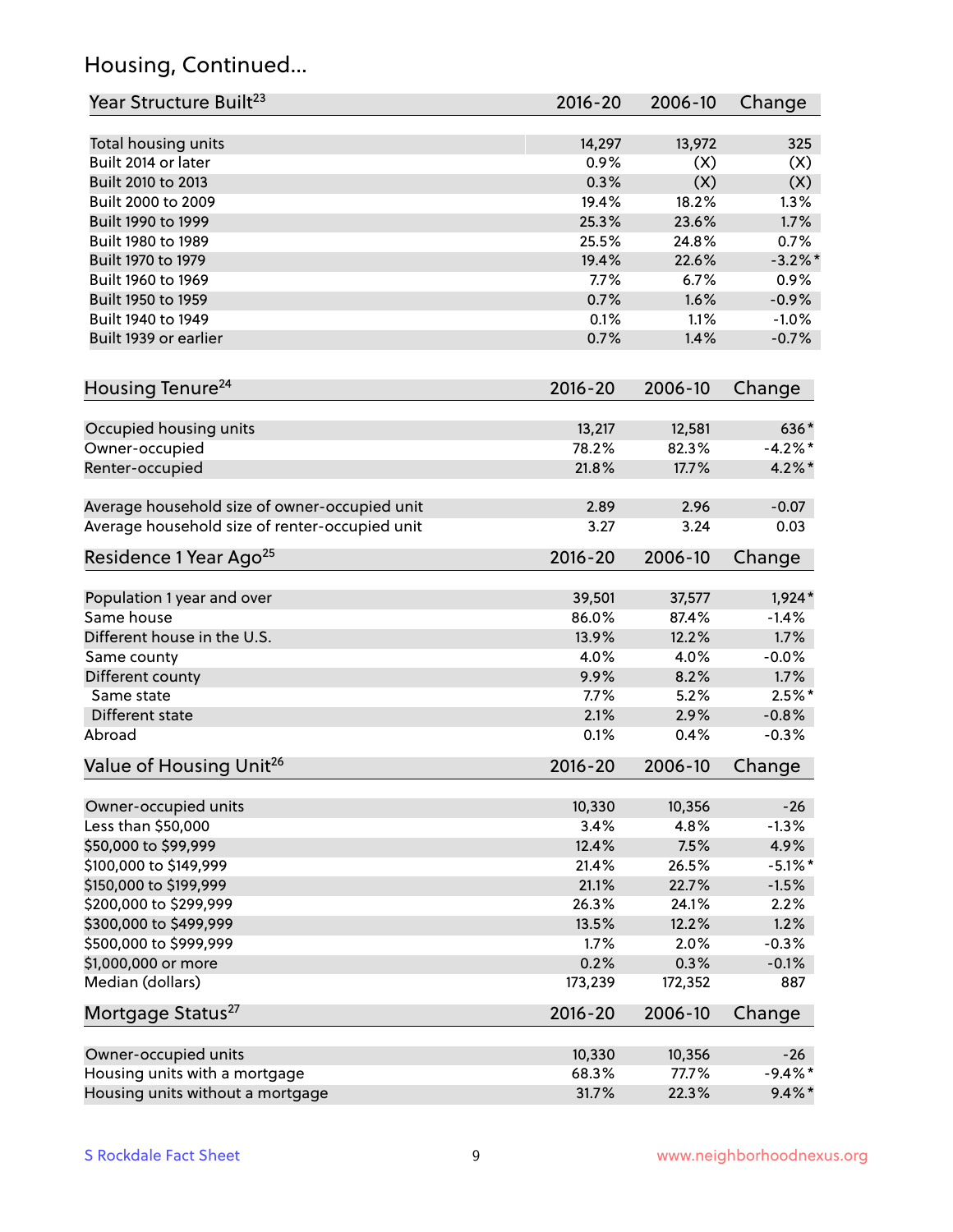## Housing, Continued...

| Selected Monthly Owner Costs <sup>28</sup>                                            | 2016-20     | 2006-10 | Change         |
|---------------------------------------------------------------------------------------|-------------|---------|----------------|
| Housing units with a mortgage                                                         | 7,059       | 8,048   | $-989*$        |
| Less than \$300                                                                       | 0.4%        | 0.5%    | $-0.2%$        |
| \$300 to \$499                                                                        | 0.8%        | 0.8%    | 0.1%           |
| \$500 to \$999                                                                        | 19.7%       | 18.0%   | 1.7%           |
| \$1,000 to \$1,499                                                                    | 32.1%       | 36.3%   | $-4.2%$        |
| \$1,500 to \$1,999                                                                    | 23.3%       | 18.6%   | 4.7%*          |
| \$2,000 to \$2,999                                                                    | 20.2%       | 20.9%   | $-0.7%$        |
| \$3,000 or more                                                                       | 3.5%        | 4.8%    | $-1.4%$        |
| Median (dollars)                                                                      | 1,444       | 1,410   | 34             |
| Housing units without a mortgage                                                      | 3,271       | 2,308   | $963*$         |
| Less than \$150                                                                       | 3.8%        | 1.8%    | 1.9%           |
| \$150 to \$249                                                                        | 17.6%       | 18.7%   | $-1.1%$        |
| \$250 to \$349                                                                        | 22.9%       | 17.2%   | 5.7%           |
| \$350 to \$499                                                                        | 30.1%       | 35.3%   | $-5.2%$        |
| \$500 to \$699                                                                        | 17.6%       | 21.2%   | $-3.6%$        |
| \$700 or more                                                                         | 8.0%        | 5.8%    | 2.2%           |
| Median (dollars)                                                                      | 375         | 397     | $-22$          |
| Selected Monthly Owner Costs as a Percentage of<br>Household Income <sup>29</sup>     | $2016 - 20$ | 2006-10 | Change         |
| Housing units with a mortgage (excluding units where<br>SMOCAPI cannot be computed)   | 6,953       | 7,994   | $-1,041*$      |
| Less than 20.0 percent                                                                | 47.7%       | 36.0%   | $11.7\%$ *     |
| 20.0 to 24.9 percent                                                                  | 12.7%       | 17.0%   | $-4.4\%$ *     |
| 25.0 to 29.9 percent                                                                  | 10.4%       | 9.6%    | $0.8\%$        |
| 30.0 to 34.9 percent                                                                  | 7.3%        | 9.4%    | $-2.1%$        |
| 35.0 percent or more                                                                  | 21.9%       | 28.0%   | $-6.1\%$ *     |
| Not computed                                                                          | 106         | 54      | 52             |
| Housing unit without a mortgage (excluding units where<br>SMOCAPI cannot be computed) | 3,253       | 2,295   | 958*           |
| Less than 10.0 percent                                                                | 61.6%       | 50.6%   | 11.0%          |
| 10.0 to 14.9 percent                                                                  | 18.1%       | 18.1%   | $-0.1%$        |
| 15.0 to 19.9 percent                                                                  | 6.8%        | 10.4%   | $-3.6%$        |
| 20.0 to 24.9 percent                                                                  | 5.6%        | 7.4%    | $-1.8%$        |
| 25.0 to 29.9 percent                                                                  | 2.1%        | 2.1%    | $-0.0%$        |
| 30.0 to 34.9 percent                                                                  | 1.7%        | 4.5%    | $-2.8%$        |
| 35.0 percent or more                                                                  | 4.2%        | 6.9%    | $-2.7%$        |
| Not computed                                                                          | 18          | 13      | 5 <sup>1</sup> |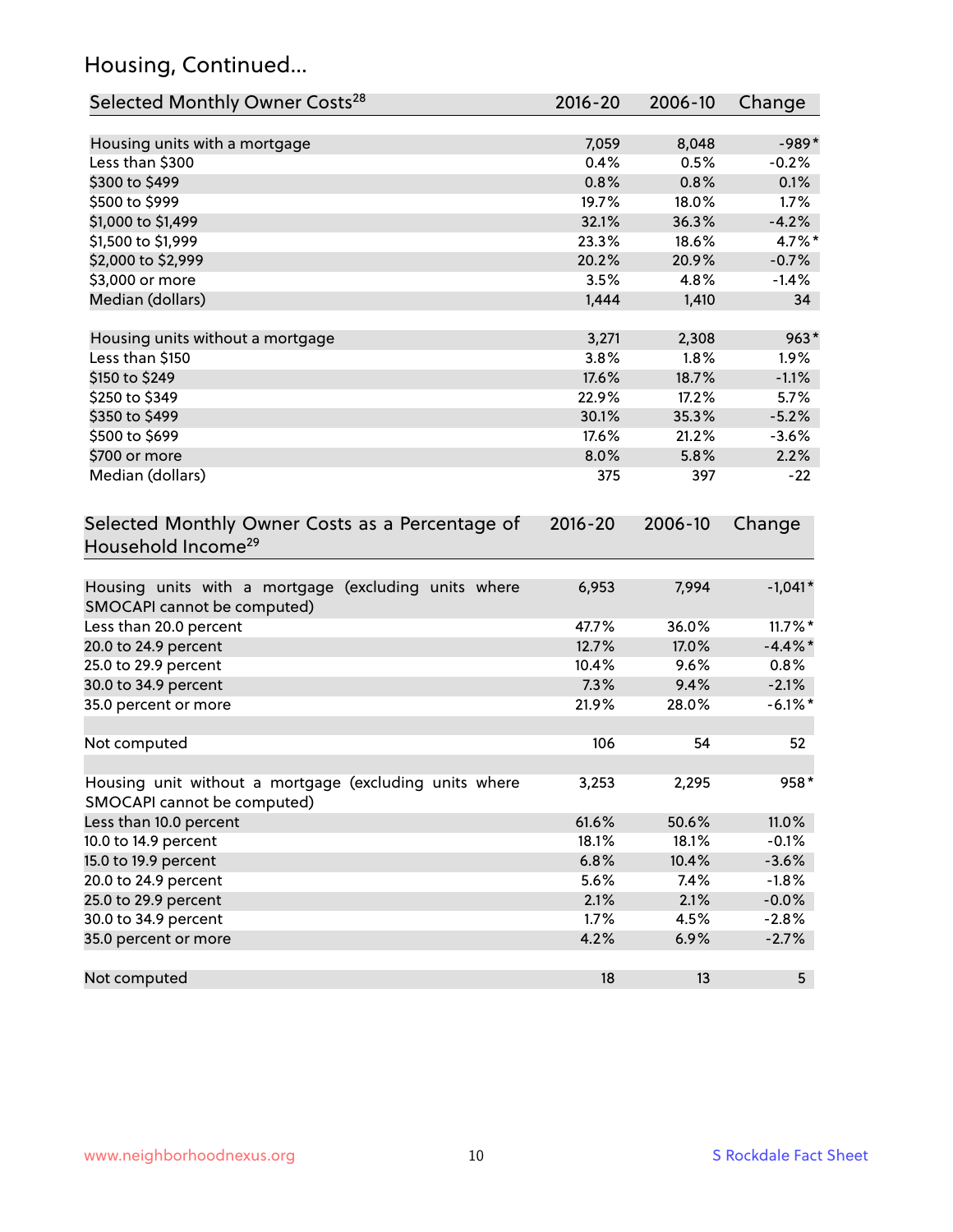## Housing, Continued...

| Occupied units paying rent<br>695*<br>2,723<br>2,028<br>0.0%<br>Less than \$200<br>0.0%<br>0.0%<br>\$200 to \$499<br>2.1%<br>2.5%<br>$-0.3%$<br>15.0%<br>\$500 to \$749<br>17.9%<br>$-2.9%$<br>11.2%<br>$-16.8%$<br>\$750 to \$999<br>28.0%<br>\$1,000 to \$1,499<br>51.4%<br>45.9%<br>5.6%<br>15.7%*<br>\$1,500 to \$1,999<br>20.3%<br>4.6%<br>0.0%<br>\$2,000 or more<br>1.3%<br>$-1.3%$<br>Median (dollars)<br>1,179<br>1,266<br>$-87$<br>No rent paid<br>164<br>197<br>$-33$<br>2006-10<br>2016-20<br>Change<br>2,670<br>1,997<br>673<br>cannot be computed)<br>10.6%<br>$-1.8%$<br>Less than 15.0 percent<br>12.5%<br>14.4%<br>9.4%<br>5.0%<br>15.0 to 19.9 percent<br>10.6%<br>20.6%*<br>20.0 to 24.9 percent<br>31.2%<br>25.0 to 29.9 percent<br>4.4%<br>17.9%<br>$-13.5\%$ *<br>30.0 to 34.9 percent<br>9.1%<br>10.0%<br>$-1.0%$<br>39.6%<br>35.0 percent or more<br>30.3%<br>$-9.3%$<br>228<br>217<br>$-11$<br>Commuting to Work <sup>32</sup><br>2016-20<br>2006-10<br>Change<br>18,018<br>17,004<br>$1,014*$<br>Workers 16 years and over<br>Car, truck, or van - drove alone<br>80.4%<br>78.9%<br>1.5%<br>$-2.9\%$ *<br>Car, truck, or van - carpooled<br>10.4%<br>13.2%<br>Public transportation (excluding taxicab)<br>0.9%<br>1.4%<br>$-0.5%$<br>Walked<br>1.4%<br>0.4%<br>1.1%<br>$-1.8%$ *<br>Other means<br>1.1%<br>2.9%<br>Worked at home<br>5.8%<br>3.2%<br>Mean travel time to work (minutes)<br>$-0.1$<br>34.1<br>34.2<br>2016-20<br>2006-10<br>Change<br>Occupied housing units<br>636*<br>13,217<br>12,581<br>No vehicles available<br>1.6%<br>3.5%<br>$-1.9%$<br>1 vehicle available<br>26.1%<br>23.1%<br>3.0%<br>2 vehicles available<br>38.1%<br>41.9%<br>$-3.8%$<br>31.5%<br>34.2%<br>2.7% | Gross Rent <sup>30</sup>                                     | 2016-20 | 2006-10 | Change    |
|------------------------------------------------------------------------------------------------------------------------------------------------------------------------------------------------------------------------------------------------------------------------------------------------------------------------------------------------------------------------------------------------------------------------------------------------------------------------------------------------------------------------------------------------------------------------------------------------------------------------------------------------------------------------------------------------------------------------------------------------------------------------------------------------------------------------------------------------------------------------------------------------------------------------------------------------------------------------------------------------------------------------------------------------------------------------------------------------------------------------------------------------------------------------------------------------------------------------------------------------------------------------------------------------------------------------------------------------------------------------------------------------------------------------------------------------------------------------------------------------------------------------------------------------------------------------------------------------------------------------------------------------------------------------------------------------------------------------|--------------------------------------------------------------|---------|---------|-----------|
|                                                                                                                                                                                                                                                                                                                                                                                                                                                                                                                                                                                                                                                                                                                                                                                                                                                                                                                                                                                                                                                                                                                                                                                                                                                                                                                                                                                                                                                                                                                                                                                                                                                                                                                        |                                                              |         |         |           |
|                                                                                                                                                                                                                                                                                                                                                                                                                                                                                                                                                                                                                                                                                                                                                                                                                                                                                                                                                                                                                                                                                                                                                                                                                                                                                                                                                                                                                                                                                                                                                                                                                                                                                                                        |                                                              |         |         |           |
|                                                                                                                                                                                                                                                                                                                                                                                                                                                                                                                                                                                                                                                                                                                                                                                                                                                                                                                                                                                                                                                                                                                                                                                                                                                                                                                                                                                                                                                                                                                                                                                                                                                                                                                        |                                                              |         |         |           |
|                                                                                                                                                                                                                                                                                                                                                                                                                                                                                                                                                                                                                                                                                                                                                                                                                                                                                                                                                                                                                                                                                                                                                                                                                                                                                                                                                                                                                                                                                                                                                                                                                                                                                                                        |                                                              |         |         |           |
|                                                                                                                                                                                                                                                                                                                                                                                                                                                                                                                                                                                                                                                                                                                                                                                                                                                                                                                                                                                                                                                                                                                                                                                                                                                                                                                                                                                                                                                                                                                                                                                                                                                                                                                        |                                                              |         |         |           |
|                                                                                                                                                                                                                                                                                                                                                                                                                                                                                                                                                                                                                                                                                                                                                                                                                                                                                                                                                                                                                                                                                                                                                                                                                                                                                                                                                                                                                                                                                                                                                                                                                                                                                                                        |                                                              |         |         |           |
|                                                                                                                                                                                                                                                                                                                                                                                                                                                                                                                                                                                                                                                                                                                                                                                                                                                                                                                                                                                                                                                                                                                                                                                                                                                                                                                                                                                                                                                                                                                                                                                                                                                                                                                        |                                                              |         |         |           |
|                                                                                                                                                                                                                                                                                                                                                                                                                                                                                                                                                                                                                                                                                                                                                                                                                                                                                                                                                                                                                                                                                                                                                                                                                                                                                                                                                                                                                                                                                                                                                                                                                                                                                                                        |                                                              |         |         |           |
|                                                                                                                                                                                                                                                                                                                                                                                                                                                                                                                                                                                                                                                                                                                                                                                                                                                                                                                                                                                                                                                                                                                                                                                                                                                                                                                                                                                                                                                                                                                                                                                                                                                                                                                        |                                                              |         |         |           |
|                                                                                                                                                                                                                                                                                                                                                                                                                                                                                                                                                                                                                                                                                                                                                                                                                                                                                                                                                                                                                                                                                                                                                                                                                                                                                                                                                                                                                                                                                                                                                                                                                                                                                                                        |                                                              |         |         |           |
|                                                                                                                                                                                                                                                                                                                                                                                                                                                                                                                                                                                                                                                                                                                                                                                                                                                                                                                                                                                                                                                                                                                                                                                                                                                                                                                                                                                                                                                                                                                                                                                                                                                                                                                        |                                                              |         |         |           |
|                                                                                                                                                                                                                                                                                                                                                                                                                                                                                                                                                                                                                                                                                                                                                                                                                                                                                                                                                                                                                                                                                                                                                                                                                                                                                                                                                                                                                                                                                                                                                                                                                                                                                                                        | Gross Rent as a Percentage of Household Income <sup>31</sup> |         |         |           |
|                                                                                                                                                                                                                                                                                                                                                                                                                                                                                                                                                                                                                                                                                                                                                                                                                                                                                                                                                                                                                                                                                                                                                                                                                                                                                                                                                                                                                                                                                                                                                                                                                                                                                                                        | Occupied units paying rent (excluding units where GRAPI      |         |         |           |
|                                                                                                                                                                                                                                                                                                                                                                                                                                                                                                                                                                                                                                                                                                                                                                                                                                                                                                                                                                                                                                                                                                                                                                                                                                                                                                                                                                                                                                                                                                                                                                                                                                                                                                                        |                                                              |         |         |           |
|                                                                                                                                                                                                                                                                                                                                                                                                                                                                                                                                                                                                                                                                                                                                                                                                                                                                                                                                                                                                                                                                                                                                                                                                                                                                                                                                                                                                                                                                                                                                                                                                                                                                                                                        |                                                              |         |         |           |
|                                                                                                                                                                                                                                                                                                                                                                                                                                                                                                                                                                                                                                                                                                                                                                                                                                                                                                                                                                                                                                                                                                                                                                                                                                                                                                                                                                                                                                                                                                                                                                                                                                                                                                                        |                                                              |         |         |           |
|                                                                                                                                                                                                                                                                                                                                                                                                                                                                                                                                                                                                                                                                                                                                                                                                                                                                                                                                                                                                                                                                                                                                                                                                                                                                                                                                                                                                                                                                                                                                                                                                                                                                                                                        |                                                              |         |         |           |
|                                                                                                                                                                                                                                                                                                                                                                                                                                                                                                                                                                                                                                                                                                                                                                                                                                                                                                                                                                                                                                                                                                                                                                                                                                                                                                                                                                                                                                                                                                                                                                                                                                                                                                                        |                                                              |         |         |           |
|                                                                                                                                                                                                                                                                                                                                                                                                                                                                                                                                                                                                                                                                                                                                                                                                                                                                                                                                                                                                                                                                                                                                                                                                                                                                                                                                                                                                                                                                                                                                                                                                                                                                                                                        |                                                              |         |         |           |
|                                                                                                                                                                                                                                                                                                                                                                                                                                                                                                                                                                                                                                                                                                                                                                                                                                                                                                                                                                                                                                                                                                                                                                                                                                                                                                                                                                                                                                                                                                                                                                                                                                                                                                                        |                                                              |         |         |           |
|                                                                                                                                                                                                                                                                                                                                                                                                                                                                                                                                                                                                                                                                                                                                                                                                                                                                                                                                                                                                                                                                                                                                                                                                                                                                                                                                                                                                                                                                                                                                                                                                                                                                                                                        | Not computed                                                 |         |         |           |
|                                                                                                                                                                                                                                                                                                                                                                                                                                                                                                                                                                                                                                                                                                                                                                                                                                                                                                                                                                                                                                                                                                                                                                                                                                                                                                                                                                                                                                                                                                                                                                                                                                                                                                                        | Transportation                                               |         |         |           |
|                                                                                                                                                                                                                                                                                                                                                                                                                                                                                                                                                                                                                                                                                                                                                                                                                                                                                                                                                                                                                                                                                                                                                                                                                                                                                                                                                                                                                                                                                                                                                                                                                                                                                                                        |                                                              |         |         |           |
|                                                                                                                                                                                                                                                                                                                                                                                                                                                                                                                                                                                                                                                                                                                                                                                                                                                                                                                                                                                                                                                                                                                                                                                                                                                                                                                                                                                                                                                                                                                                                                                                                                                                                                                        |                                                              |         |         |           |
|                                                                                                                                                                                                                                                                                                                                                                                                                                                                                                                                                                                                                                                                                                                                                                                                                                                                                                                                                                                                                                                                                                                                                                                                                                                                                                                                                                                                                                                                                                                                                                                                                                                                                                                        |                                                              |         |         |           |
|                                                                                                                                                                                                                                                                                                                                                                                                                                                                                                                                                                                                                                                                                                                                                                                                                                                                                                                                                                                                                                                                                                                                                                                                                                                                                                                                                                                                                                                                                                                                                                                                                                                                                                                        |                                                              |         |         |           |
|                                                                                                                                                                                                                                                                                                                                                                                                                                                                                                                                                                                                                                                                                                                                                                                                                                                                                                                                                                                                                                                                                                                                                                                                                                                                                                                                                                                                                                                                                                                                                                                                                                                                                                                        |                                                              |         |         |           |
|                                                                                                                                                                                                                                                                                                                                                                                                                                                                                                                                                                                                                                                                                                                                                                                                                                                                                                                                                                                                                                                                                                                                                                                                                                                                                                                                                                                                                                                                                                                                                                                                                                                                                                                        |                                                              |         |         |           |
|                                                                                                                                                                                                                                                                                                                                                                                                                                                                                                                                                                                                                                                                                                                                                                                                                                                                                                                                                                                                                                                                                                                                                                                                                                                                                                                                                                                                                                                                                                                                                                                                                                                                                                                        |                                                              |         |         |           |
|                                                                                                                                                                                                                                                                                                                                                                                                                                                                                                                                                                                                                                                                                                                                                                                                                                                                                                                                                                                                                                                                                                                                                                                                                                                                                                                                                                                                                                                                                                                                                                                                                                                                                                                        |                                                              |         |         | $2.6\%$ * |
|                                                                                                                                                                                                                                                                                                                                                                                                                                                                                                                                                                                                                                                                                                                                                                                                                                                                                                                                                                                                                                                                                                                                                                                                                                                                                                                                                                                                                                                                                                                                                                                                                                                                                                                        |                                                              |         |         |           |
|                                                                                                                                                                                                                                                                                                                                                                                                                                                                                                                                                                                                                                                                                                                                                                                                                                                                                                                                                                                                                                                                                                                                                                                                                                                                                                                                                                                                                                                                                                                                                                                                                                                                                                                        | Vehicles Available <sup>33</sup>                             |         |         |           |
|                                                                                                                                                                                                                                                                                                                                                                                                                                                                                                                                                                                                                                                                                                                                                                                                                                                                                                                                                                                                                                                                                                                                                                                                                                                                                                                                                                                                                                                                                                                                                                                                                                                                                                                        |                                                              |         |         |           |
|                                                                                                                                                                                                                                                                                                                                                                                                                                                                                                                                                                                                                                                                                                                                                                                                                                                                                                                                                                                                                                                                                                                                                                                                                                                                                                                                                                                                                                                                                                                                                                                                                                                                                                                        |                                                              |         |         |           |
|                                                                                                                                                                                                                                                                                                                                                                                                                                                                                                                                                                                                                                                                                                                                                                                                                                                                                                                                                                                                                                                                                                                                                                                                                                                                                                                                                                                                                                                                                                                                                                                                                                                                                                                        |                                                              |         |         |           |
|                                                                                                                                                                                                                                                                                                                                                                                                                                                                                                                                                                                                                                                                                                                                                                                                                                                                                                                                                                                                                                                                                                                                                                                                                                                                                                                                                                                                                                                                                                                                                                                                                                                                                                                        |                                                              |         |         |           |
|                                                                                                                                                                                                                                                                                                                                                                                                                                                                                                                                                                                                                                                                                                                                                                                                                                                                                                                                                                                                                                                                                                                                                                                                                                                                                                                                                                                                                                                                                                                                                                                                                                                                                                                        | 3 or more vehicles available                                 |         |         |           |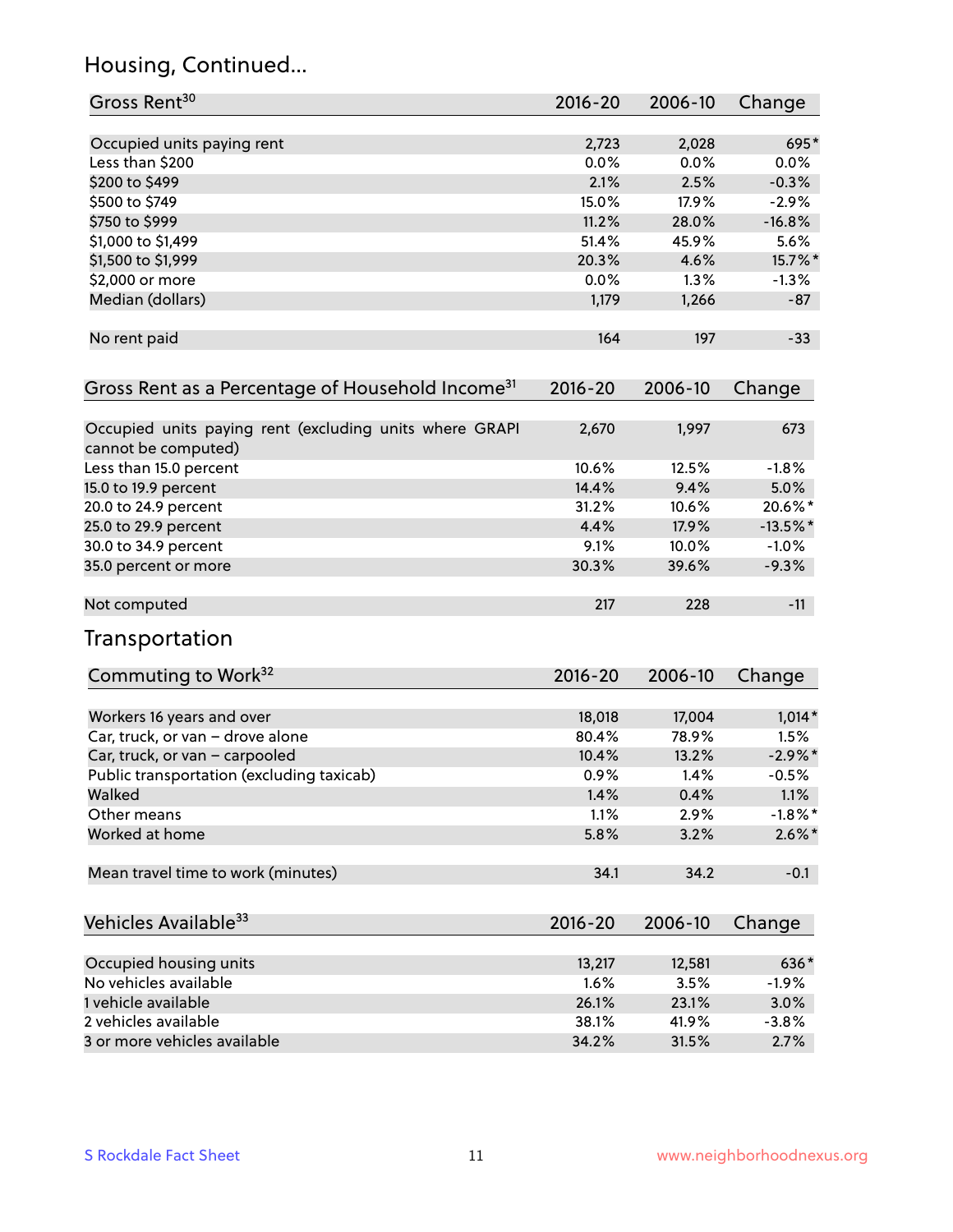#### Health

| Health Insurance coverage <sup>34</sup> | 2016-20 |
|-----------------------------------------|---------|
|-----------------------------------------|---------|

| Civilian Noninstitutionalized Population                | 39,303 |
|---------------------------------------------------------|--------|
| With health insurance coverage                          | 86.3%  |
| With private health insurance coverage                  | 64.2%  |
| With public health coverage                             | 36.0%  |
| No health insurance coverage                            | 13.7%  |
| Civilian Noninstitutionalized Population Under 19 years | 10,207 |
| No health insurance coverage                            | 11.9%  |
| Civilian Noninstitutionalized Population 19 to 64 years | 22,541 |
| In labor force:                                         | 17,698 |
| Employed:                                               | 16,917 |
| With health insurance coverage                          | 84.4%  |
| With private health insurance coverage                  | 81.0%  |
| With public coverage                                    | 7.0%   |
| No health insurance coverage                            | 15.6%  |
| Unemployed:                                             | 781    |
| With health insurance coverage                          | 54.7%  |
| With private health insurance coverage                  | 31.9%  |
| With public coverage                                    | 23.7%  |
| No health insurance coverage                            | 45.3%  |
| Not in labor force:                                     | 4,843  |
| With health insurance coverage                          | 76.7%  |
| With private health insurance coverage                  | 55.4%  |
| With public coverage                                    | 31.6%  |
| No health insurance coverage                            | 23.3%  |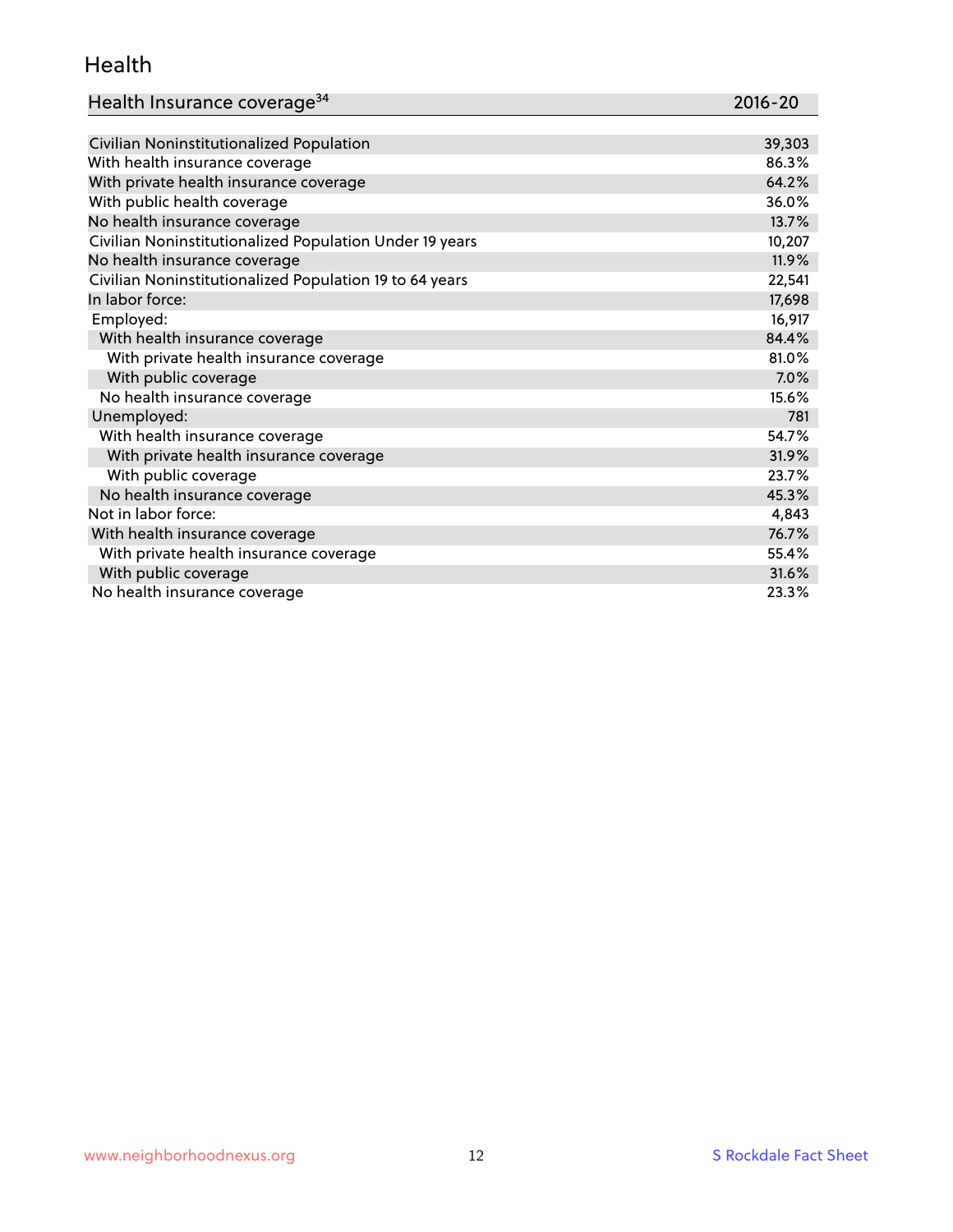## Employment Forecasts

| Forecast Employment by Sector <sup>35</sup>      | 2030  | 2020  | Change   |
|--------------------------------------------------|-------|-------|----------|
|                                                  |       |       |          |
| <b>All Sectors</b>                               | 6,820 | 6,292 | 8.4%     |
| Goods Producing                                  | 1,261 | 1,214 | 3.9%     |
| Agriculture, forestry, fishing and hunting       | 43    | 44    | $-2.3%$  |
| Mining                                           | 0     | 0     | 0.0%     |
| Construction                                     | 1,007 | 983   | 2.4%     |
| Manufacturing                                    | 211   | 187   | 12.8%    |
| Service Providing                                | 1,127 | 925   | 21.8%    |
| Wholesale trade                                  | 233   | 177   | 31.6%    |
| Retail trade                                     | 681   | 586   | 16.2%    |
| Transportation and warehousing                   | 204   | 152   | 34.2%    |
| Utilities                                        | 9     | 10    | $-10.0%$ |
| Information                                      | 66    | 62    | 6.5%     |
| <b>Financial activities</b>                      | 341   | 343   | $-0.6%$  |
| Finance and insurance                            | 262   | 253   | 3.6%     |
| Real estate and rental and leasing               | 79    | 90    | $-12.2%$ |
| Professional and business services               | 516   | 478   | 7.9%     |
| Professional, scientific, and technical services | 292   | 247   | 18.2%    |
| Management of companies and enterprises          | 224   | 231   | $-3.0%$  |
| <b>Education and health services</b>             | 1,562 | 1,580 | $-1.1%$  |
| <b>Education services</b>                        | 1,109 | 1,196 | $-7.3%$  |
| Health care and social assistance                | 453   | 384   | 18.0%    |
| Leisure and hospitality                          | 768   | 712   | 7.9%     |
| Arts, entertainment, and recreation              | 176   | 173   | 1.7%     |
| Accommodation and food services                  | 592   | 539   | 9.8%     |
| Other services, except public administration     | 270   | 249   | 8.4%     |
| Public administration                            | 504   | 392   | 28.6%    |
| للمحمد مسجل مستلمل بمسحا                         |       |       |          |

#### Population Forecasts

| Population Forecasts <sup>36</sup> | 2030   | 2020   | Change |
|------------------------------------|--------|--------|--------|
|                                    |        |        |        |
| <b>Total Population</b>            | 46.845 | 44.061 | 6.3%   |
| <b>Total Households</b>            | 16.597 | 15.428 | 7.6%   |